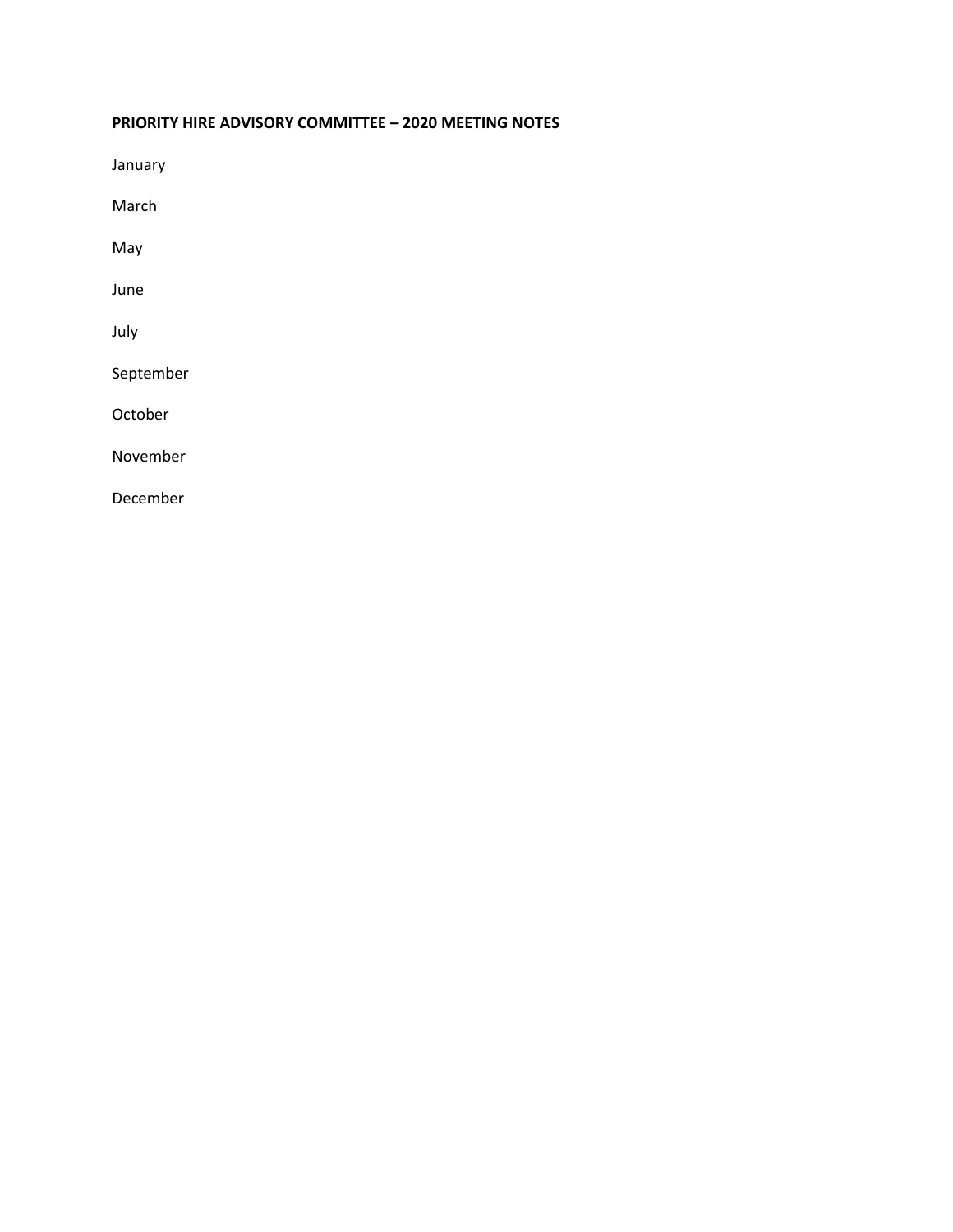<span id="page-1-0"></span>

### **PHAC Meeting Notes Priority Hire Advisory Committee (PHAC) January 23, 2020– 9 AM – 12 PM South Seattle College Georgetown Campus 6737 Corson Ave. S., Seattle, 98108, Building C, Room 110/111**

### **Welcome and Purpose**

Tali Hairston welcomed the committee and reviewed the agenda.

### **PHAC Updates/Business**

The committee confirmed the 2020 PHAC meeting schedule. December PHAC meeting minutes will be sent out via e-mail for virtual approval.

The committee discussed potential future agenda items. Members proposed coordinating with similar City programs, conducting a ZIP code analysis, revisiting City Council's 40% PHAC goal, and regional public owner demand and training capacity.

Tali reiterated the common good framework and asked the committee to provide best PHAC practices when having conversations. Members shared the following best practices:

- Active listening
- Regardless of stakeholder group, there is a shared committee goal
- Remain action oriented
- Be transparent and candor with one another
- Be as objective as possible
- Listen to the message, not the messenger
- Be mindful that if a message is seen as conflicting, it is because the individual is attempting to create a solution that gets the committee to the end goal
- If something isn't working, try and address it head on
- Remain mindful of the committee's purpose

The City suggested having cross stakeholder engagement. Committee members suggested visiting training programs and inviting community members to PHAC.

#### **Priority Hire Recommendations Review**

Over the last month, Tali met with each stakeholder group to discuss the proposed recommendations.

The committee broke into their stakeholder group to discuss the proposed 2019 PHAC Annual Report recommendations. The committee reconvened and each stakeholder group reported their feedback.

### **Labor**

*Approaches for Acceptable Work Sites training*

- Review the Acceptable Work Site Video
	- o Place in bid docs on all projects

*Address Language Translation Needs of the City's Diversifying Workforce.* 

• The City provide ESL resources

*Explore Ways to Address and Reduce Persistent Drug Use and Addiction.*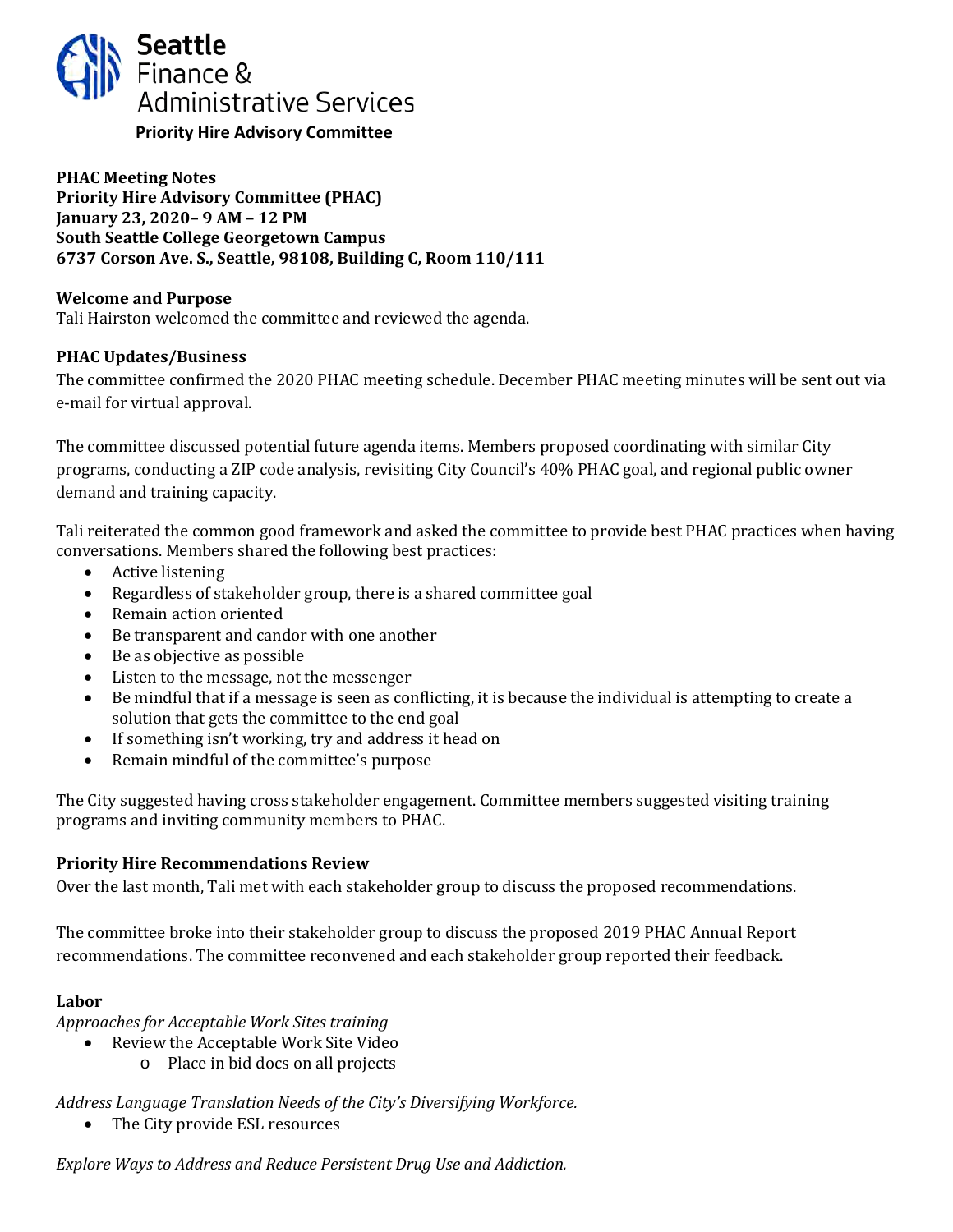

• Test for impairment versus usage

*Recommend the City provide targeted outreach supports to formerly incarcerated populations.*

- Ensure support isn't limited to individuals ages 18-24
- Fund transitional housing

*Resource training and community-based organizations with technical language assistance tools that encourage full participation in the construction industry and improve recruitment and retention.* 

• Upon dispatch, mentor partnerships occur within the company/by contractors

# **Contractor**

*Good Faith Efforts*

- Clarify good faith efforts for administrative work (non-manual positions)
- FMLA, paid sick and family leave to be considered within good faith efforts
- Eligibility for work based on union standing

### *Approaches for Acceptable Work Sites Training*

• Requested confirmation that Acceptable Worksites in PHAC purview

*Address language translation needs of the City's diversifying workforce.* 

- Change the language in the first bullet from ensure to reduce<br>• Replace the existing sentence in the second bullet to "Form a
- Replace the existing sentence in the second bullet to "Form a sub-committee to work with the City in creating translated resources specific to the priority hire pipeline."

*Explore ways to address and reduce persistent drug use and addiction.* 

- Inform unions and community-based organizations on the options for drug use services and resources
- Delete the remaining bullet points
	- o Second chance language can be conflicting because some contractors have a zero-tolerance policy

### *Recommend the City support national effort to reduce Driver's License suspensions as a workforce barrier for lowincome populations.*

- Reduces only union barrier
- Cost and legal liability can increase for contractors
	- o Non-moving violations has less economic impact

# **Community**

• Proposed a new PHAC recommendation: Place career connected learning, such as the Priority Hire program inside local high schools.

o Narrate barriers and roadblocks such as drug and alcohol abuse, incarceration and driver's licenses The committee voted to table this recommendation.

# *Good Faith Efforts*

• In agreement with good faith efforts language

### *Approaches for Acceptable Work Sites Training*

- Survey how AWS being received by employees and employers
- Embed training in pre-apprenticeship/trades curriculum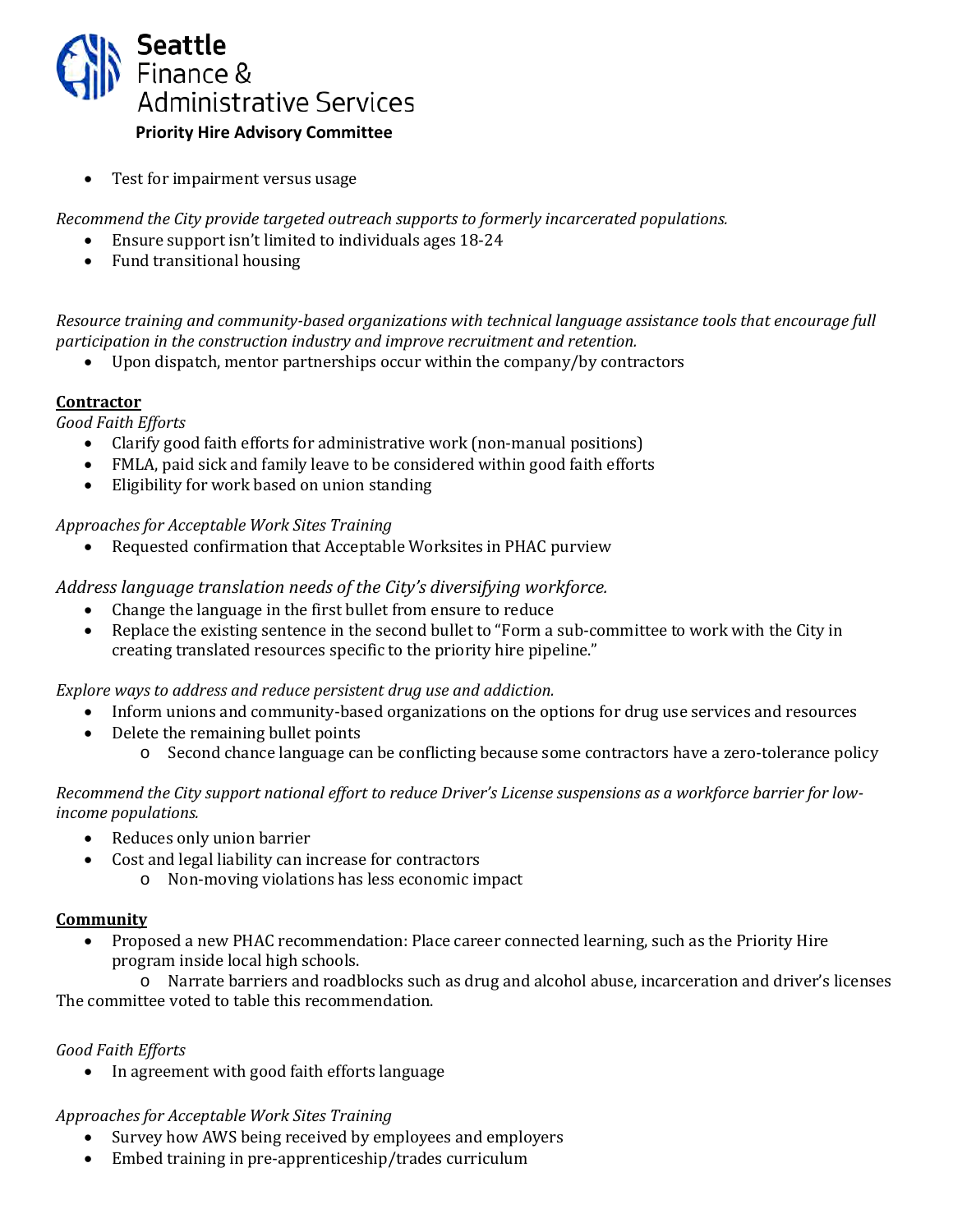

*Address language translation needs of the City's diversifying workforce.* 

• Confirm the allowable English proficiency

*Explore ways to address and reduce persistent drug use and addiction.* 

- Update recommendation to say, *"Explore ways to address and reduce persistent drug use and addiction industry wide."*
- Confirm if the recommendation includes alcohol as well

*Recommend the City provide targeted outreach supports to formerly incarcerated populations.*

- Update recommendation to say, *"Recommend the City provide targeted outreach supports to currently and formerly incarcerated populations."*
- Widen age range to more than 18-24-year old's

*Recommend the City support national effort to reduce Driver's License suspensions as a workforce barrier for lowincome populations.* 

• Proposed a new PHAC recommendation: Eliminate driver's license as a entry requirement and allow the worker six months, upon entry, to obtain one. The committee voted to table this recommendation.

Committee members suggested implemented driver's education in high schools and obtaining driver's license data from apprenticeships.

# **Training**

- Mentor and coach are used interchangeably, change mentor to coach.<br>• Conduct an analysis on the preferred entry requirement to see what is
- Conduct an analysis on the preferred entry requirement to see what is and isn't working.

### *Explore ways to address and reduce persistent drug use and addiction.*

• Additional funding for outreach and retention work

### Good of the Order

The PHAC committee agreed that recommendation number two, regarding Acceptable Work Sites Training, is a satisfactory recommendation and voted to leave it as is in the PHAC annual report.

Office of Housing funded a loan project on second and Mercer. It is covered under the CWA and is the first residential project.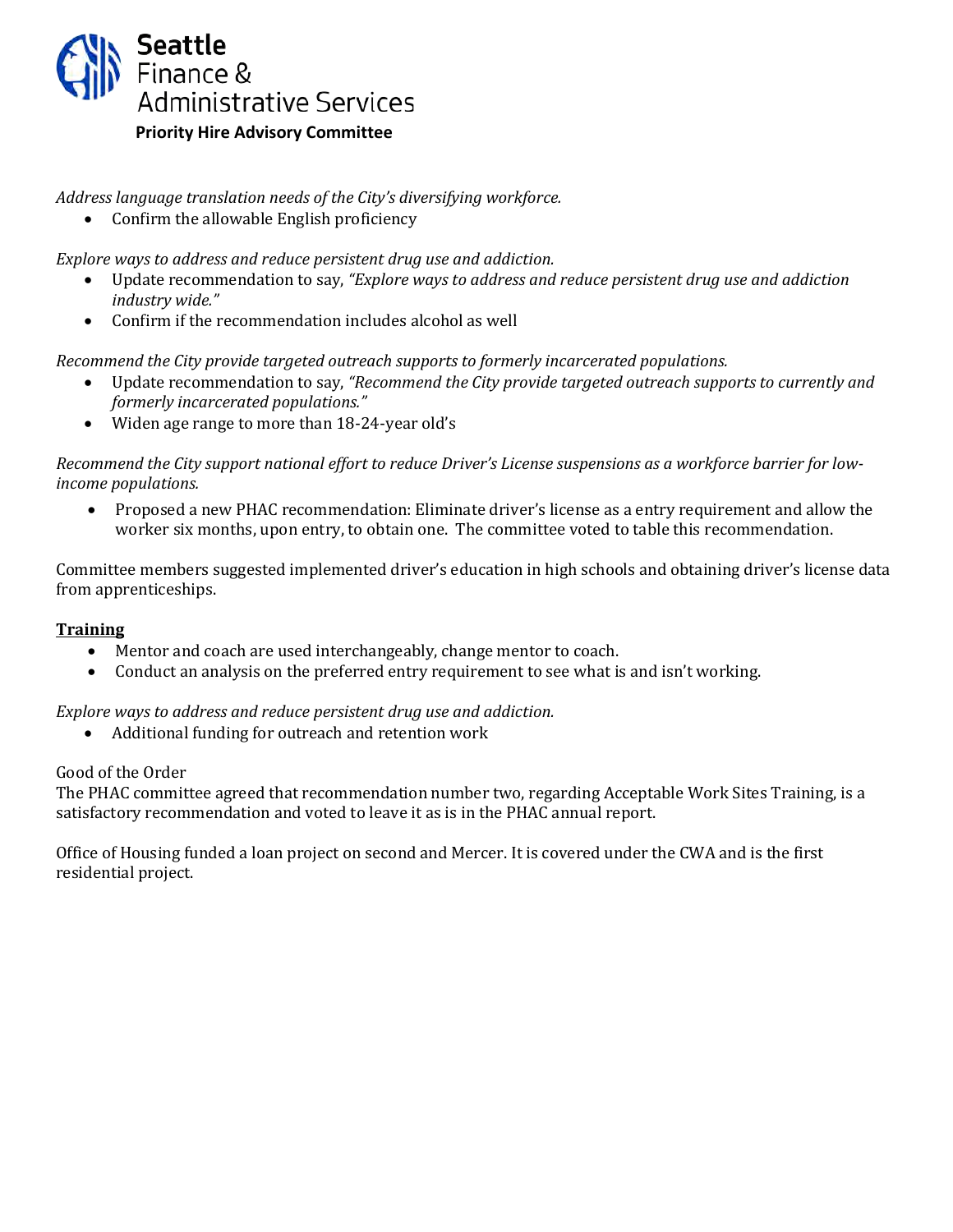

| Dale Bright           | Laborers 242                                                   |
|-----------------------|----------------------------------------------------------------|
| Joe Carter            | United Black Christian Clergy                                  |
| Karen Dove            | ANEW                                                           |
| Sonja Forster         | Associated General Contractors of Washington                   |
| Marilyn Kennedy       | OPCMIA 528                                                     |
| Michelle Merriweather | Urban League of Metropolitan Seattle                           |
| Marge Newgent         | <b>IUOE 302</b>                                                |
| Melanie Parrett       | <b>Hot Mix Pavers</b>                                          |
| John Salinas Jr.      | Salinas Construction                                           |
| Halene Sigmund        | CITC.                                                          |
| Patrice Thomas        | City of Seattle - Office of Planning and Community Development |
| Rodney Williams       | Northwest Carpenter Institute                                  |
| Michael Woo           | <b>Community Representative</b>                                |
|                       |                                                                |

### **Consultation**

Tali Hairston

Consultant/Facilitator

| Anita Adams    | City of Seattle - FAS            |
|----------------|----------------------------------|
| Liz Alzeer     | City of Seattle - FAS            |
| Jeanne Fulcher | City of Seattle - FAS            |
| Jesse Gilliam  | City of Seattle - FAS            |
| Laine Middaugh | City of Seattle - Mayor's Office |
| Anna Pavlik    | City of Seattle - FAS            |
| Julianna Tesfu | City of Seattle - FAS            |
|                |                                  |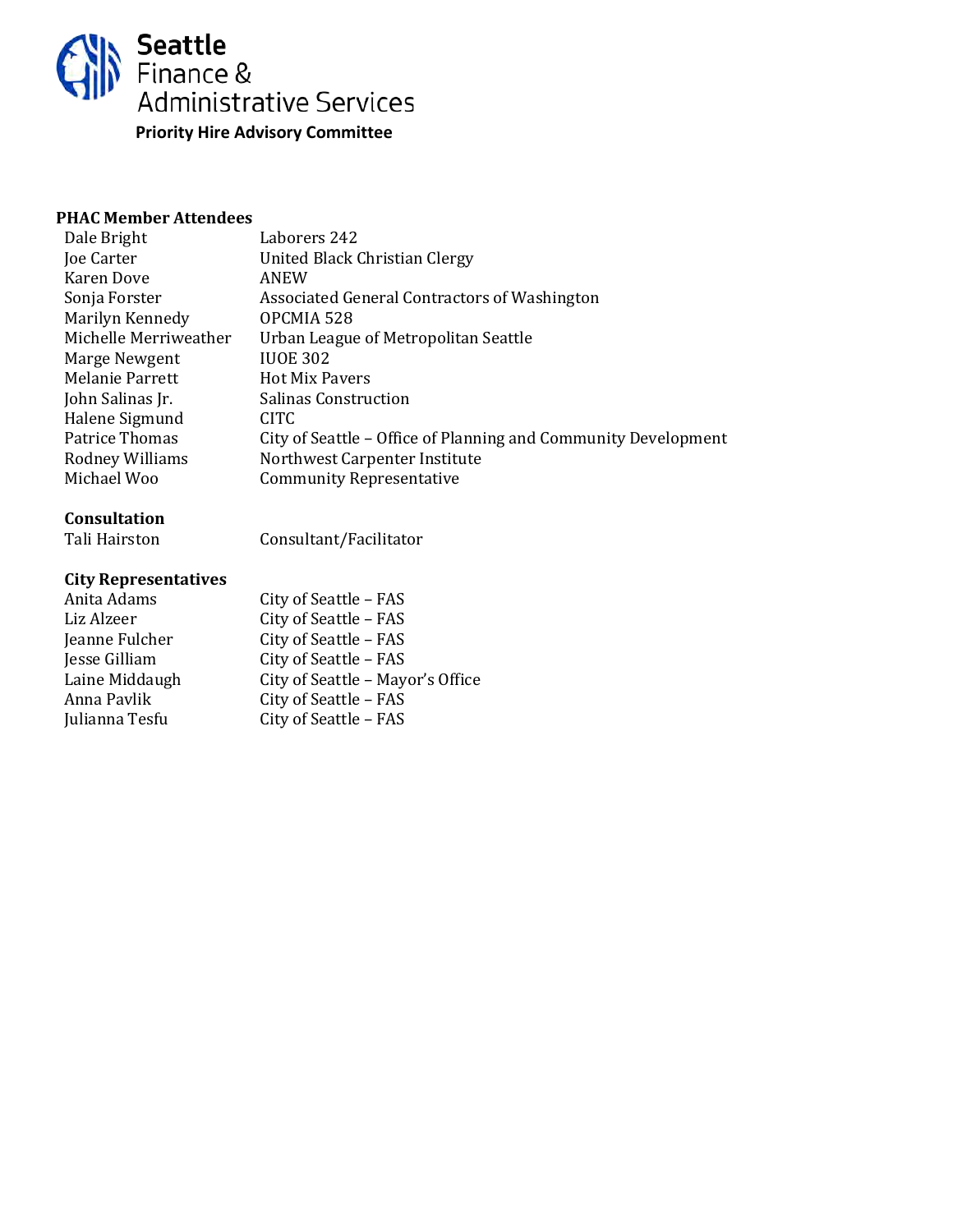<span id="page-5-0"></span>

**PHAC Meeting Notes Priority Hire Advisory Committee (PHAC) March 11, 2020– 9 AM – 10:30 AM Conference Call-In** 

### **Welcome and Purpose**

Tali Hairston welcomed the committee and reviewed the agenda. The January meeting minutes were approved with no edits.

# **PHAC Updates/Business**

Tali reiterated the common good approach and the committee modified the 2020 PHAC agenda items to focus on the following:

- Licensing services (primary)
- Formerly incarcerated populations (primary)
- Council 40% goal (primary)
	- o Supply/Demand
	- o Training capacity (increasing apprenticeship training spots)
	- o Regional Public Owner (demand)
	- o ZIP Analysis updates
		- **•** Displacement/urban density
- AWS Updates (primary)
	- o Reviewing what is happening as the pilot is implemented

The committee agreed to include drug testing as a secondary agenda item and to remove language barrier as an item, with the agreement that the conversation be shifted to the City's investments with community-based organizations around language access.

### **2019 Priority Hire Advisory Committee Report**

The committee voted to approve the 2019 PHAC Report. The City is aiming to have the report on the City's website by the end of March, but this may change amidst COVID-19 updates. Once posted, the City will share the webpage link and provide paper copies for PHAC members.

### **Seattle Public Schools**

The Seattle Public Schools task force have finalized their recommendations. The recommendations will go to the school board on March 18 and they will have 2 weeks to consider whether to adopt the recommendations for the district**.** 

### **2019 Priority Hire Annual Report**

The 2019 Priority Hire Annual Report is in progress. The City will share it with PHAC once it is complete.

### **Good of the Order**

Next PHAC meeting will be held on May 13, 2020 at the Tabor 100 Center.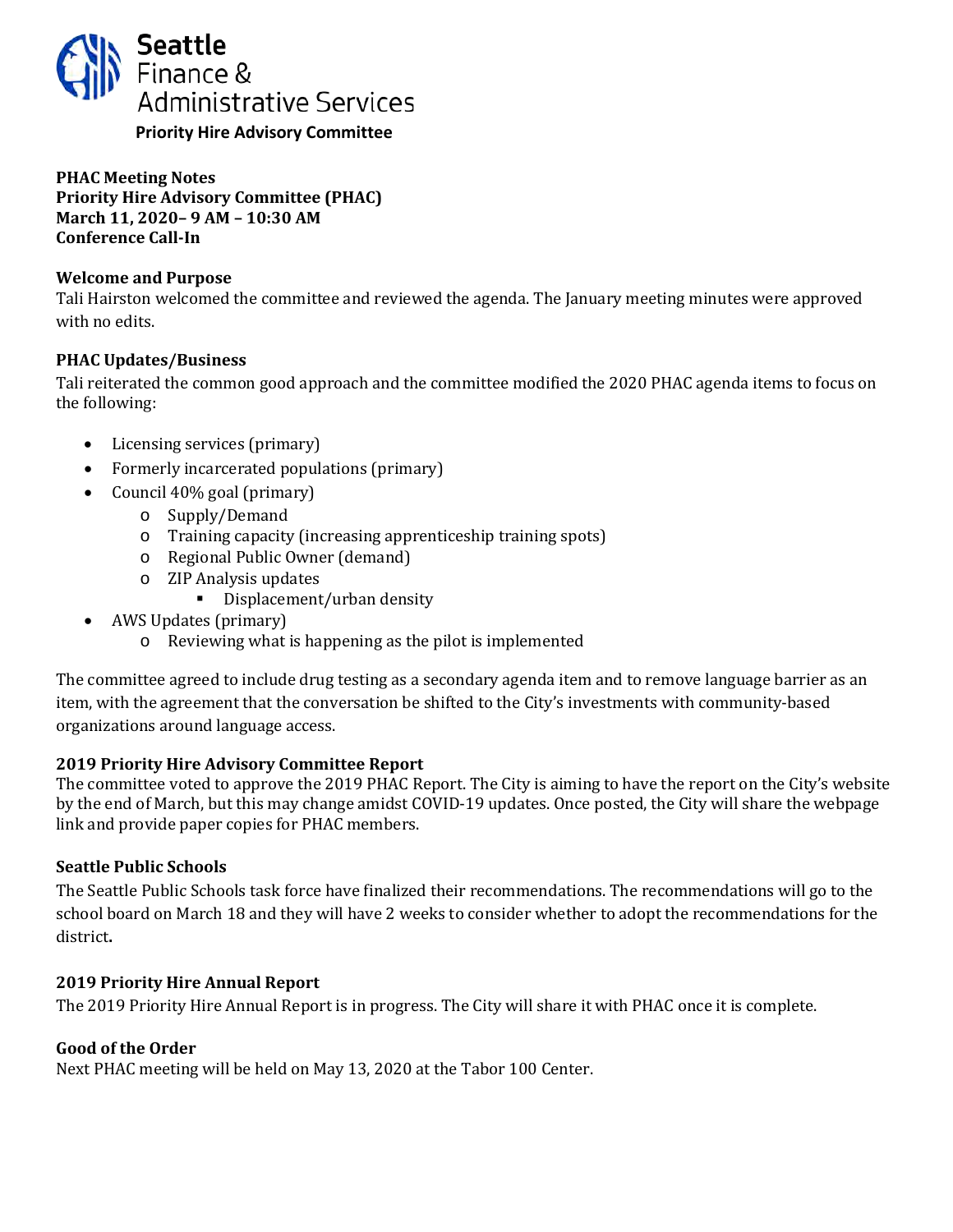

| Laborers 242                                                   |
|----------------------------------------------------------------|
| United Black Christian Clergy                                  |
| ANEW                                                           |
| Urban League of Metropolitan Seattle                           |
| <b>Hot Mix Pavers</b>                                          |
| CITC.                                                          |
| City of Seattle – Office of Planning and Community Development |
| Northwest Carpenter Institute                                  |
| <b>Community Representative</b>                                |
|                                                                |

# **Consultation**

Tali Hairston

Consultant/Facilitator

| Jeanne Fulcher | City of Seattle - FAS |
|----------------|-----------------------|
| Anna Pavlik    | City of Seattle – FAS |
| Julianna Tesfu | City of Seattle – FAS |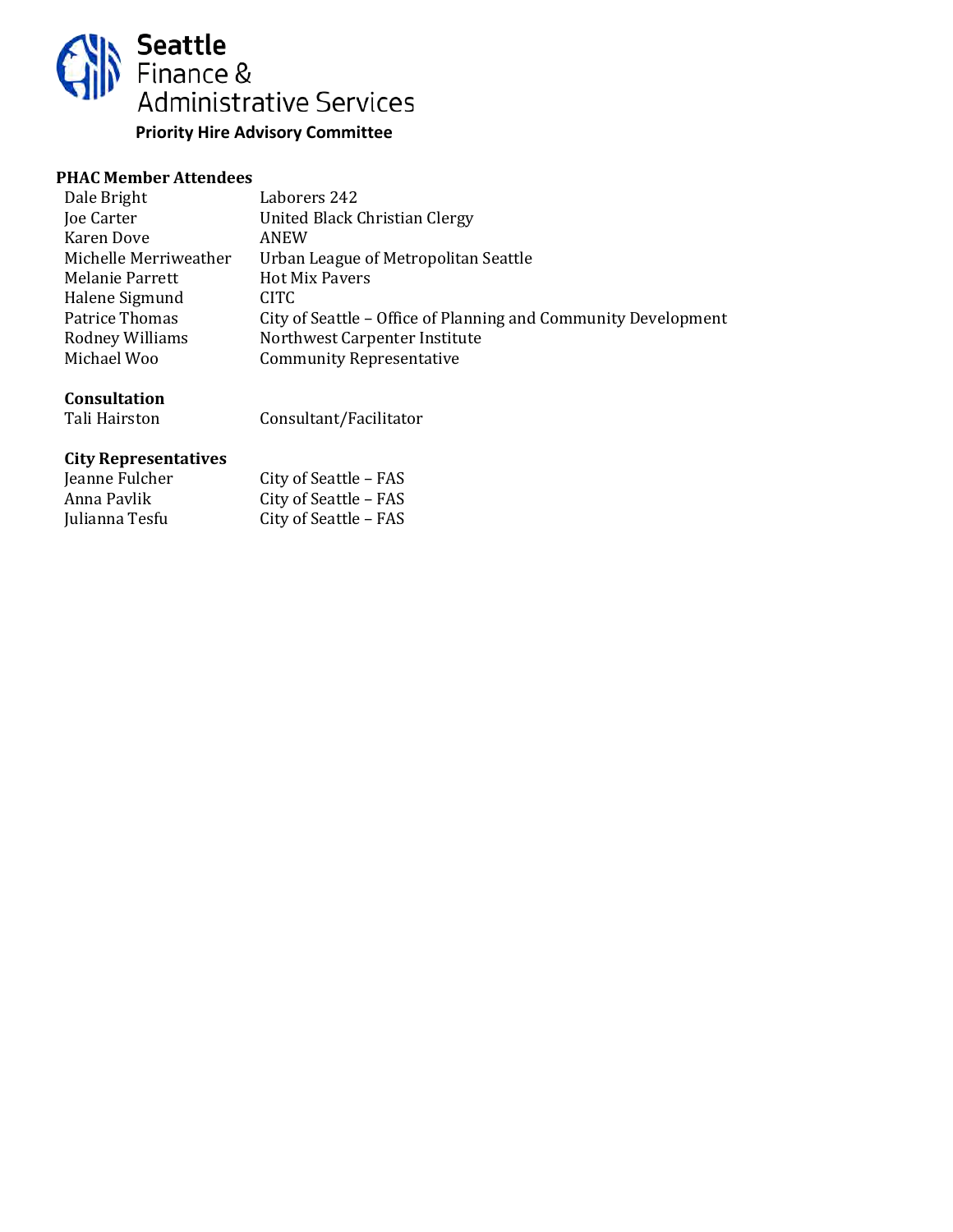<span id="page-7-0"></span>

**PHAC Meeting Notes Priority Hire Advisory Committee (PHAC) May 13, 2020– 9 AM – 11:00 AM Conference Call-In** 

### **Welcome and Purpose**

Tali Hairston welcomed the committee and reviewed the agenda.

### **PHAC Updates/Business**

The March meeting minutes were approved with no edits. Tali confirmed the 2020 PHAC meeting schedule and asked members to notify the City if they are unable to attend the July 8 meeting. Anita Adams will call members individually to provide membership status updates.

Tali reiterated the common good approach and discussed COVID-19 and the disparate impact it has had on various communities. The City is working with its community-based providers to shift contract work in response to COVID-19.

The initial timeline for the 2019 PHAC report has changed amidst COVID-19 updates. The City will share once the report has been posted on the City's website.

The City is working closely with contractors and labor partners to provide safe and healthy plans. If PHAC members are interested in seeing the plans, they can notify City staff and staff will add them to the safety site. All projects covered by the CWA are continuing work. The City will provide a current emergency project list. Work on the West Seattle Bridge is not currently covered under the CWA, but it does not mean future work will not be.

The City is currently on step 5 of the RET process and will provide a comprehensive update at a later meeting.

### **Acceptable Work Sites (AWS)**

The City and ANEW introduced AWS and provided an overview of the training being provided. Three projects are actively piloting AWS training. The Ship Canal Water Quality Storage Tunnel and Seismic Upgrade have both participated in management training. Delridge Rapid Ride H-Line, the third site, is actively working with the City to schedule management training for early June. There is a fourth pilot site that has been identified, Seattle Parks Smith Cove, and is pending. ANEW and the City has shifted to online trainings in response to COVID-19. Management training is given at the beginning of the project to key personnel and on a monthly basis for new management. Contractors, management and key personnel are trained in advance of the notice to proceed. The pilot will be evaluated in 3 stages, wave 1 occurs within 3 months, wave 2 at mid-point eval and an end point eval. Some contracts have longer end dates, depending on the size of the project. There will be up to eight sites selected to pilot. Awareness poster, tip cards, hardhat stickers, banners, proactive tip sheets, etc. are distributed for project sites. A webinar on Rise Up will be held 3/14/20. The City will send a reminder e-mail and attendance will be optional.

#### **PHAC Discussions and Recommendations**

The committee discussed ways to enhance support for outreach, training, support services, retention and diverse worker pathway strategies. PHAC put forth a recommendation for The City use its leverage to move up workforce training from phase four to phase two. A separate recommendation consideration was put forth to open the Priority Hire ZIP code list to all of King County. The committee requested data to inform their discussion; data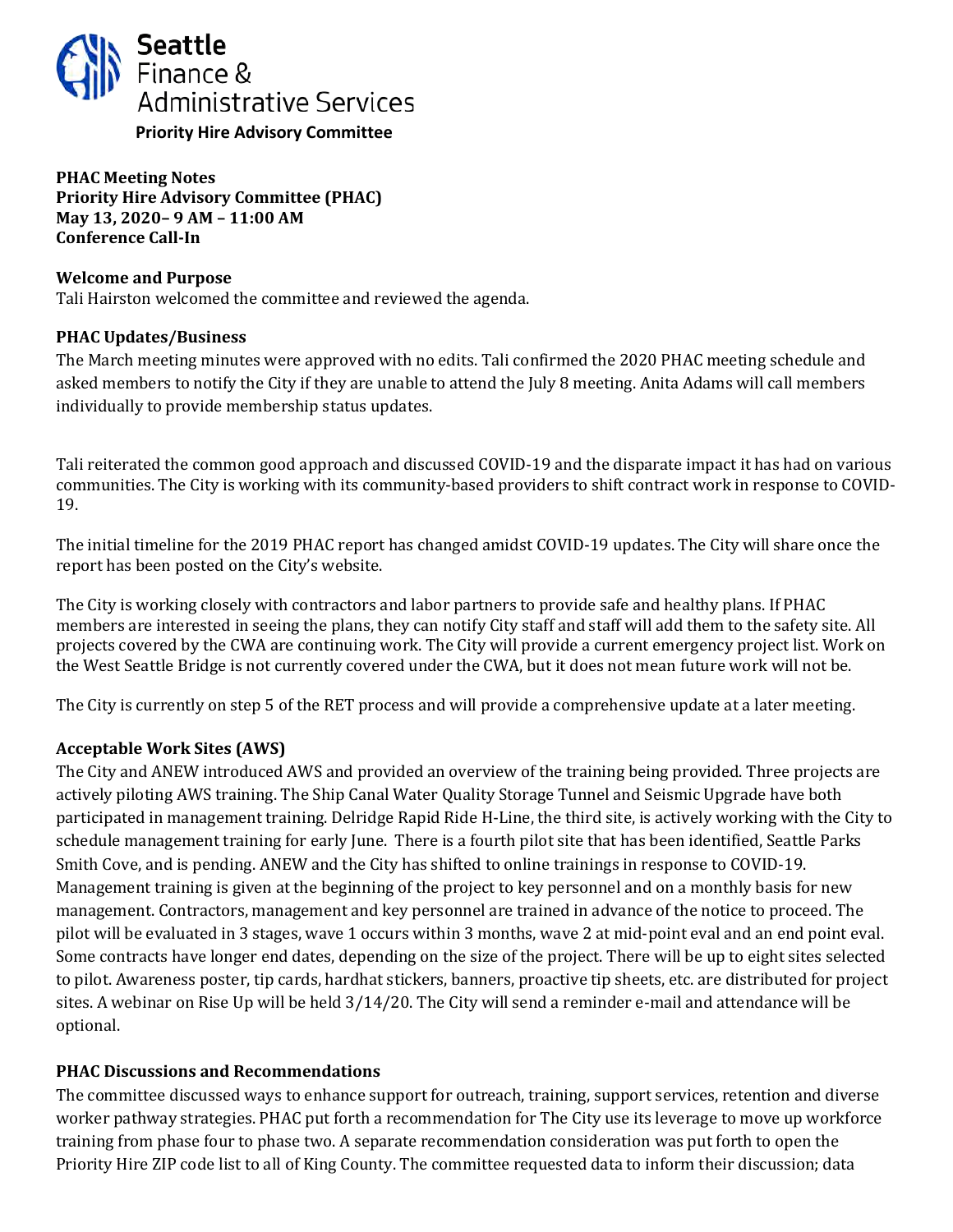

requested includes priority hire performance before and after COVID-19, priority Hire performance with existing ZIP list vs all of King County and women and people of color utilization for existing Priority Hire ZIP codes. The City agreed to compose data and share it with the committee prior to the next meeting.

#### **Good of the Order**

Next PHAC meeting will be held July 8, 2020.

#### **PHAC Member Attendees**

| Dale Bright           | Laborers 242                                                   |
|-----------------------|----------------------------------------------------------------|
| Joe Carter            | United Black Christian Clergy                                  |
| Karen Dove            | ANEW                                                           |
| James Faison          | <b>NAMC</b>                                                    |
| Sonja Forster         | Associated General Contractors of Washington                   |
| Marilyn Kennedy       | OPCMIA 528                                                     |
| Michelle Merriweather | Urban League of Metropolitan Seattle                           |
| Marge Newgent         | <b>IUOE 302</b>                                                |
| Melanie Parrett       | <b>Hot Mix Pavers</b>                                          |
| John Salinas Jr.      | <b>Salinas Construction</b>                                    |
| Patrice Thomas        | City of Seattle – Office of Planning and Community Development |
| Rodney Williams       | Northwest Carpenter Institute                                  |
| Michael Woo           | <b>Community Representative</b>                                |
|                       |                                                                |

### **Consultation**

Tali Hairston

Consultant/Facilitator

| Anita Adams    | City of Seattle - FAS |
|----------------|-----------------------|
| Liz Alzeer     | City of Seattle - FAS |
| Jeanne Fulcher | City of Seattle - FAS |
| Jesse Gilliam  | City of Seattle - FAS |
| Anna Pavlik    | City of Seattle - FAS |
| Julianna Tesfu | City of Seattle - FAS |
|                |                       |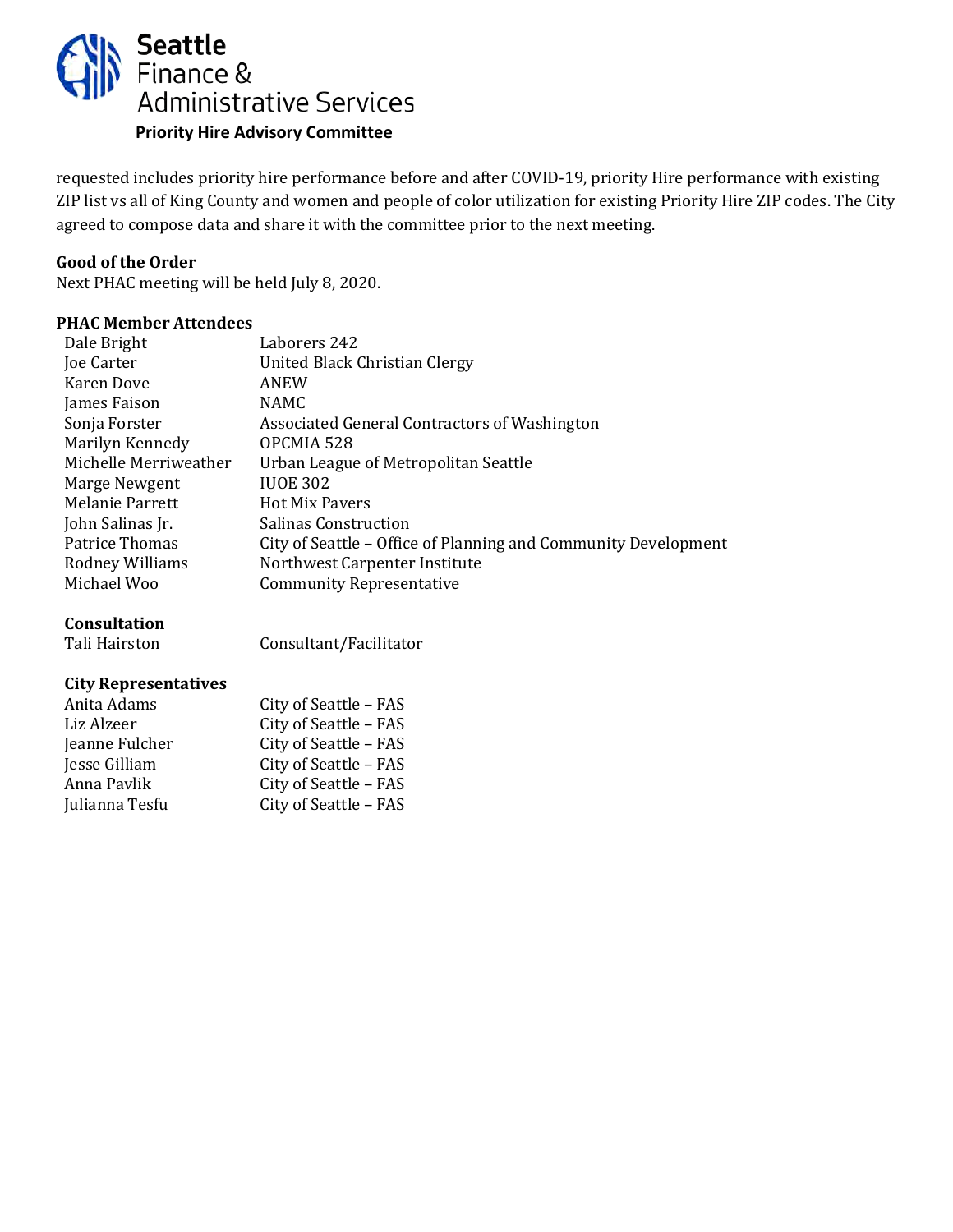<span id="page-9-0"></span>

**PHAC Meeting Notes Priority Hire Advisory Committee (PHAC) June 10, 2020– 9 AM – 10:30 AM Conference Call-In** 

### **Welcome and Purpose**

Tali Hairston welcomed the committee and reviewed the agenda. Committee members shared thoughts on the current climate of the City.

### **PHAC Updates/Business**

A virtual vote, via email, will occur to approve the May meeting minutes.

The City confirmed the new 2020 PHAC schedule. Abdirahman Hashi, Steven Petermann, and Jamal Middlebrooks were introduced to the PHAC as new committee members. They will represent the community, training, and labor stakeholder groups, respectively.

PHAC's initial recommendation for the City to use its leverage to move up workforce training from phase four to phase two does not require further action items, as the colleges and workforce training have begun to open again.

The Laborers and Carpenters have not opened yet. SSCC and RTC are not open for business as of yet. The Plasterers, Cement Masons, Painters, and Brick Layers are also slow to reopen.

### **PHAC Discussions and Recommendations**

PHAC requested consideration to open the priority hire ZIP code list to all of King County for the remainder of 2020, in response to COVID-19, the City prepared data to share with PHAC. The data included priority hire performance before and after COVID-19, priority hire performance with the existing ZIP list versus all of King County, and women and people of color utilization for existing priority hire ZIP codes. Jeanne Fulcher reviewed the ZIP Code analysis with PHAC. Discussion was held around impact and good faith efforts. The City clarified that when a worker request is not filled, the contractor can send the dispatch to the City and document it for good faith efforts. If a priority hire worker is not available, the hall will send a non-priority hire worker. A committee member also shared that daycare is a continual challenge for women workers amidst COVID-19.

Upon discussion, the committee voted by majority rule to not move forward with a recommendation to open the priority hire ZIP code list to all of King County, for the remainder of 2020.

### **Good of the Order**

The next PHAC meeting will be held July 8, 2020.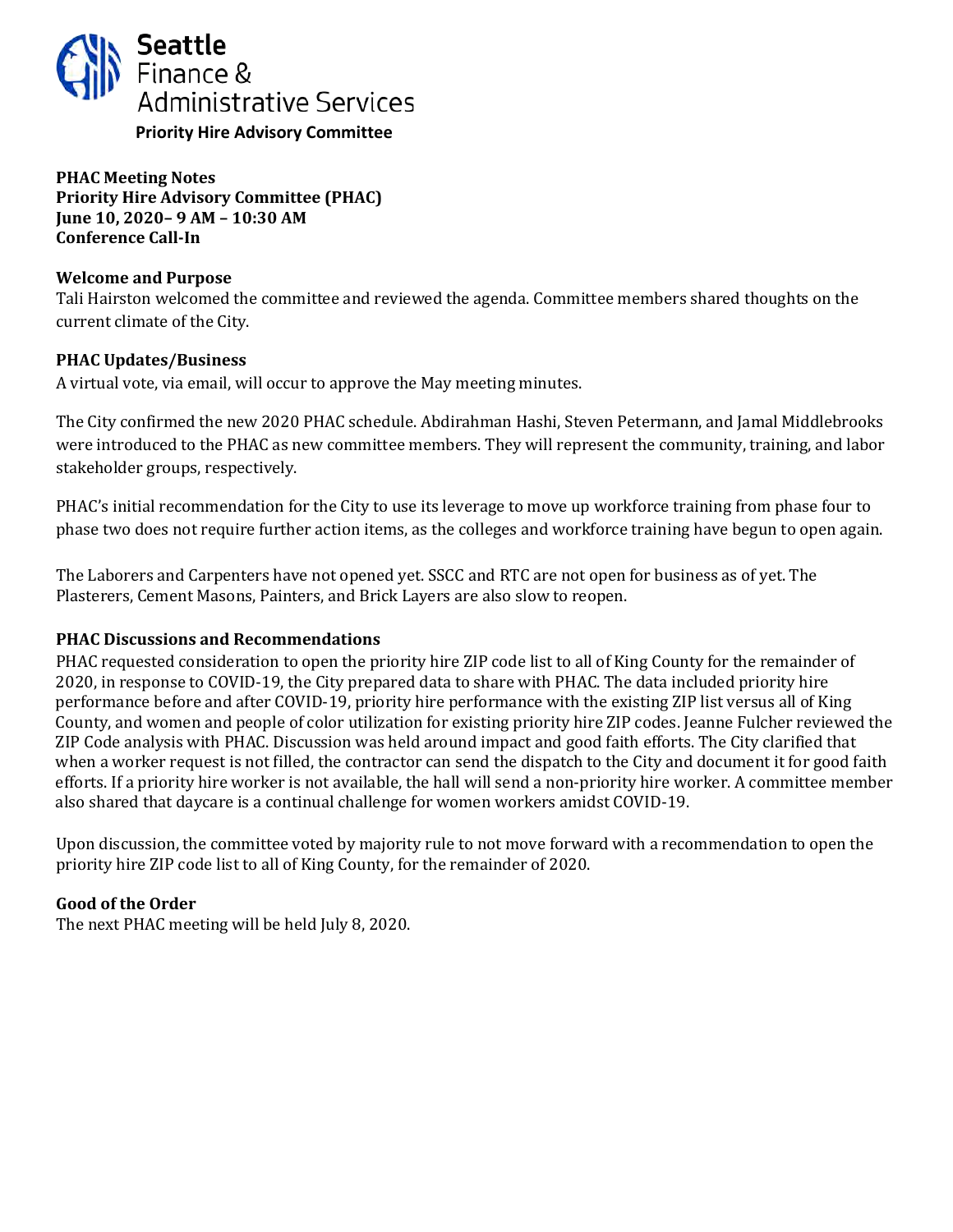

| Dale Bright            | Laborers 242                                 |
|------------------------|----------------------------------------------|
| Joe Carter             | United Black Christian Clergy                |
| Karen Dove             | ANEW                                         |
| Sonja Forster          | Associated General Contractors of Washington |
| Abdirahman Hashi       | <b>Community Representative</b>              |
| Marilyn Kennedy        | OPCMIA 528                                   |
| Michelle Merriweather  | Urban League of Metropolitan Seattle         |
| Jamal Middlebrooks     | <b>PNWRCC</b>                                |
| Marge Newgent          | <b>IUOE 302</b>                              |
| <b>Melanie Parrett</b> | <b>Hot Mix Pavers</b>                        |
| Steven Petermann       | DOC/CI Construction                          |
| John Salinas II        | <b>Salinas Construction</b>                  |
| Halene Sigmund         | CITC.                                        |
| Patrice Thomas         | City of Seattle - OPCD                       |
| Michael Woo            | <b>Community Representative</b>              |
|                        |                                              |

# **Consultation**

| Tali Hairston | Consultant/Facilitator |
|---------------|------------------------|
|               |                        |

| City of Seattle - FAS |
|-----------------------|
| City of Seattle - FAS |
| City of Seattle - FAS |
| City of Seattle - FAS |
|                       |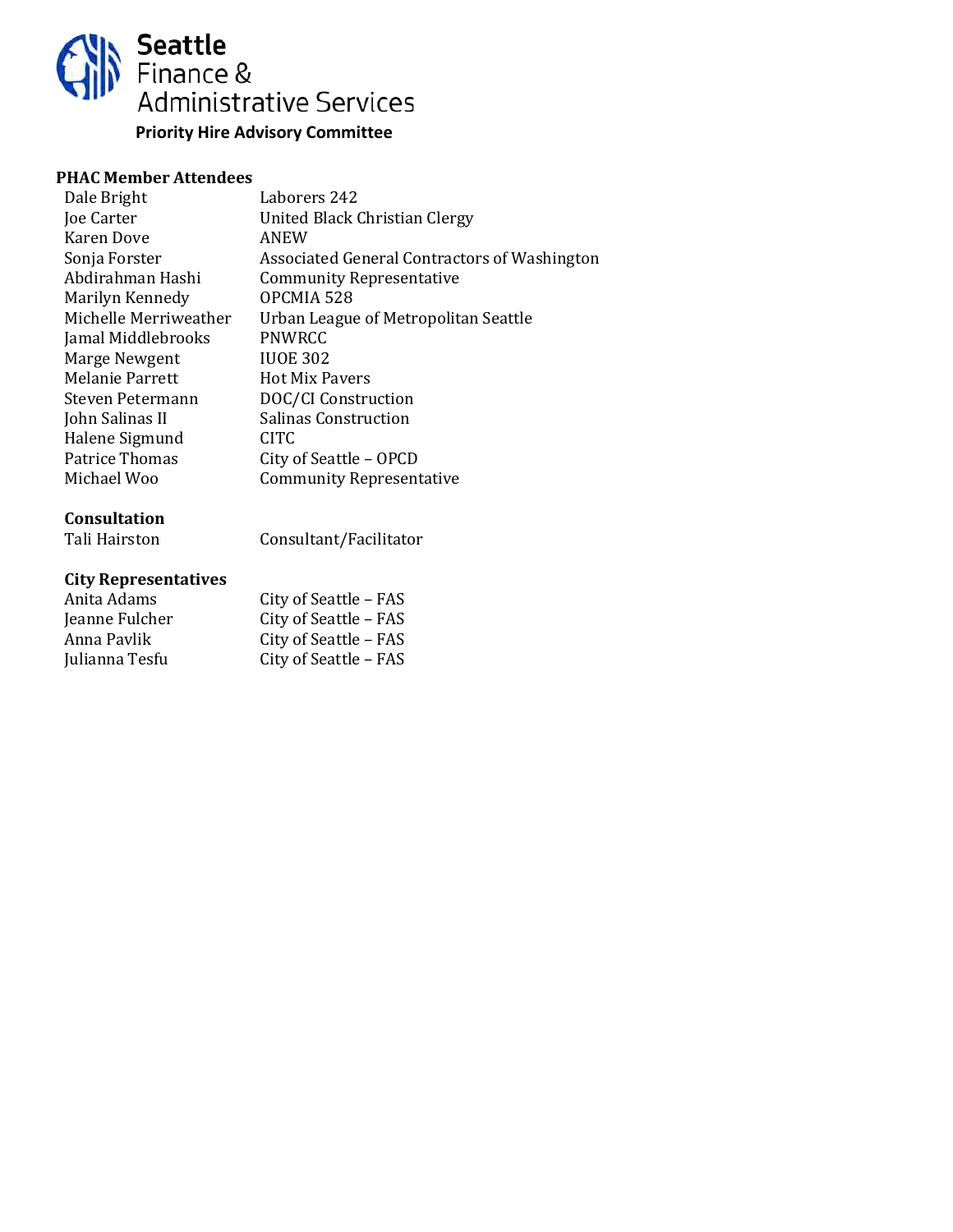<span id="page-11-0"></span>

**PHAC Meeting Notes Priority Hire Advisory Committee (PHAC) July 8, 2020– 9 AM – 10:30 AM Conference Call-In** 

### **Welcome and Purpose**

Tali Hairston welcomed the committee and reviewed the agenda. Committee members shared thoughts on the current climate of the City.

### **PHAC Updates/Business**

The committee voted to approve the May and June meeting minutes, with an edit to add an N to member Petermann's name.

### **PHAC Discussions and Recommendations**

The City reviewed the 2019 Priority Hire Annual Report with the committee. The discussion yielded questions and comments. The City will follow up at the next PHAC meeting:

- Request: City share to share data for the total number of people who worked in 2019 and ethnicity.
- Questions and follow up:
	- o Is there data available on job portability, to learn how successful Priority Hire workers are moving from employer to employer or dispatch to dispatch after reduction in force or job completions?

The City is able to track pre-apprenticeships but we don't always know where they are after they leave City of Seattle projects. The City continues to work with labor and regional public owners to discuss strategies.

 $\circ$  Is the City going to prioritize the award of projects that include a contract with PH requirements and goals?

Capital departments manage their own budgets but so far the vast majority of covered projects are moving forward, the City will take this question back to have further discussion and report back.

o How is COVID-19 effecting the Priority Hire labor force?

The City continues to work through this question with many partners including PHAC and welcomes any supply and demand projections you can share to incorporate into analysis and report back.

• Relicensing Q&A

Q: In addition to LELO and ULMS do pre-apprenticeship training programs provide relicensing services?

A:Yes, ULMS & LELO primarily serve pre-apprenticeships and pre-apprenticeships also work with clients in house.

Q: Are other jurisdictions in sync with diversion as a strategy?

A: City Attorneys Office is limited to Seattle Municipal Court and Code. King County doesn't file DWLS 3. The City has reduced it's filing and increased its prosecutorial discretion but still files cases.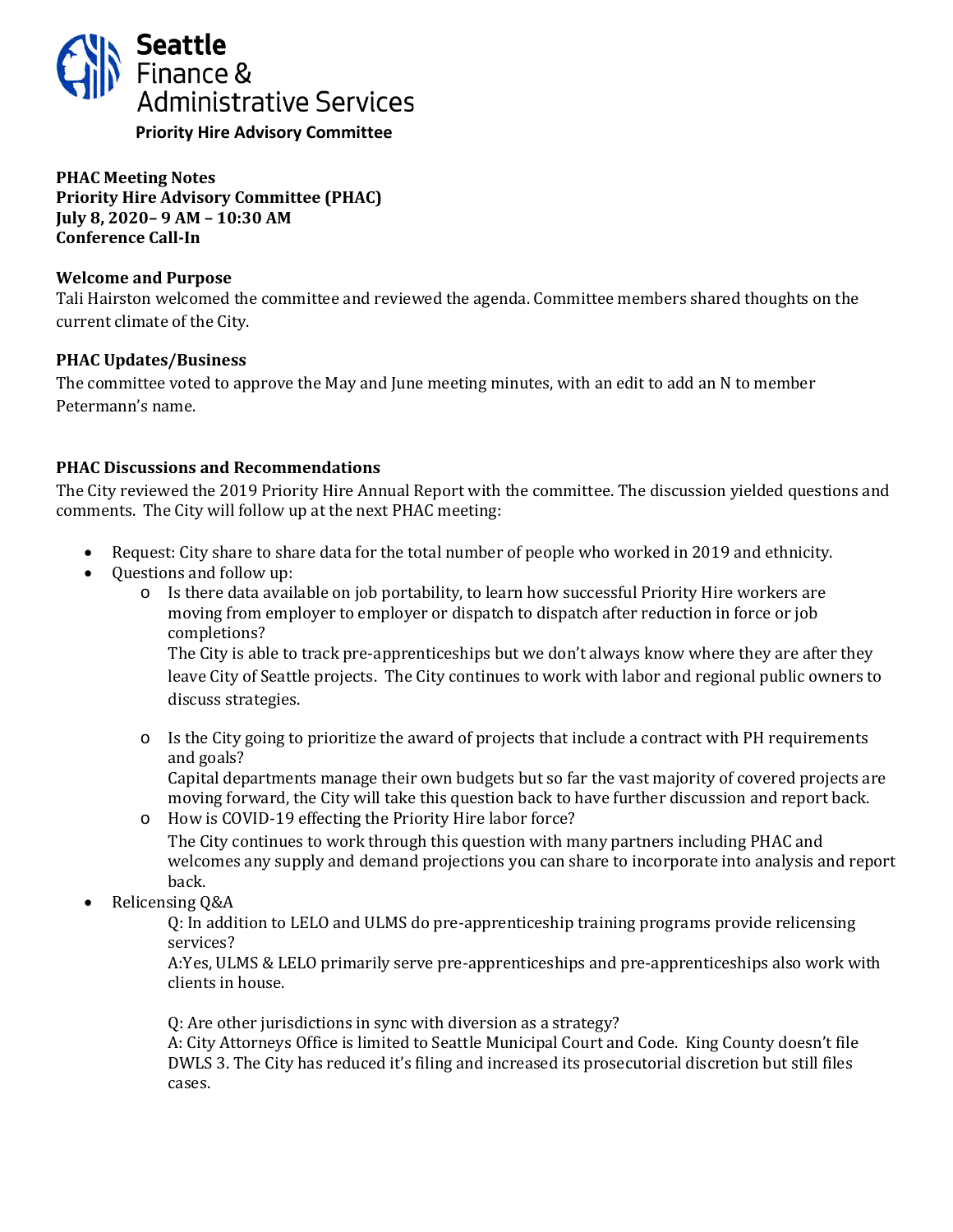

### **Relicensing, Fees and Fines Task Force Guest Presentation and Member Comments:**

Guest Martha Ramos shared work around driver relicensing and fees and fines taskforce – Martha and task force are working for a halt on driver license suspensions in response to COVID-19 (State level) at least through December and shared national reform efforts regarding relicensing fees and fines.

Member comments:

- $\circ$  Drivers' license issues impact significant percentage (a purported 90+%) of the incarcerated population. Many have staggering amounts of legal financial obligations for a variety of fines/charges and most are in collection agencies accruing more interest than the original fines.
- o PHAC curious about how inequities in policing may have disparate impacts on ticketing, charges and suspensions. These issues may also impact insurability and promotion if worker driver abstracts have numerous infractions/tickets.

PHAC recommended to keep driver/worker relicensing in 2020 focus.

City of Seattle will share Martha's presentation.

#### **Good of the Order**

The next PHAC meeting will be held September 9, 2020.

#### **PHAC Member Attendees**

| Dale Bright           | Laborers 242                                 |
|-----------------------|----------------------------------------------|
| Joe Carter            | United Black Christian Clergy                |
| <b>Karen Dove</b>     | ANEW                                         |
| Sonja Forster         | Associated General Contractors of Washington |
| Abdirahman Hashi      | <b>Community Representative</b>              |
| Marilyn Kennedy       | OPCMIA 528                                   |
| Michelle Merriweather | Urban League of Metropolitan Seattle         |
| Jamal Middlebrooks    | <b>PNWRCC</b>                                |
| Marge Newgent         | <b>IUOE 302</b>                              |
| Melanie Parrett       | <b>Hot Mix Pavers</b>                        |
| Steven Petermann      | DOC/CI Construction                          |
| John Salinas II       | <b>Salinas Construction</b>                  |
| Halene Sigmund        | CITC.                                        |
| Patrice Thomas        | City of Seattle - OPCD                       |
| Michael Woo           | <b>Community Representative</b>              |
| <b>Consultation</b>   |                                              |
|                       |                                              |

Tali Hairston

Consultant/Facilitator

| FAS |
|-----|
| FAS |
| FAS |
| FAS |
| FAS |
| FAS |
|     |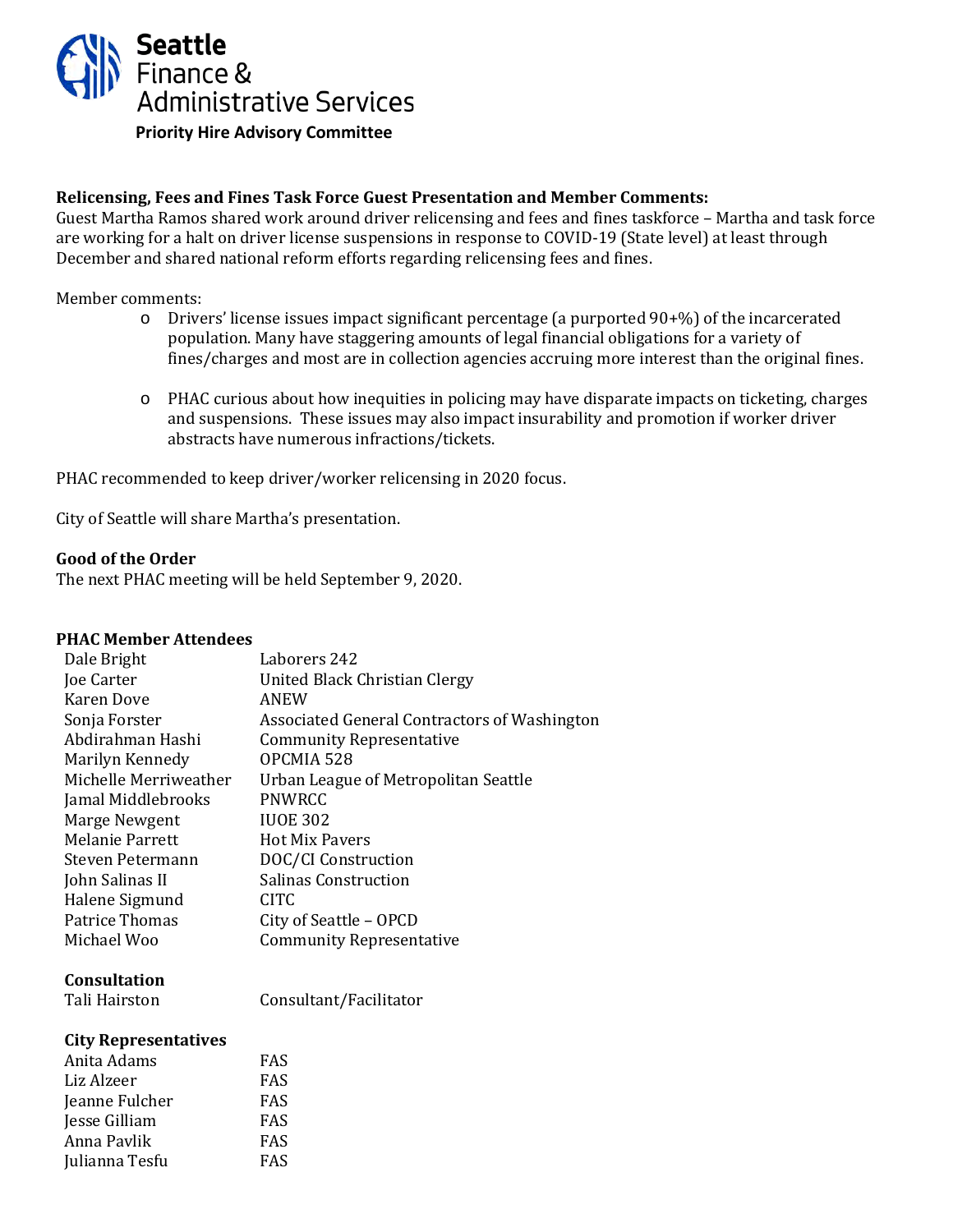

**Guests** Martha Ramos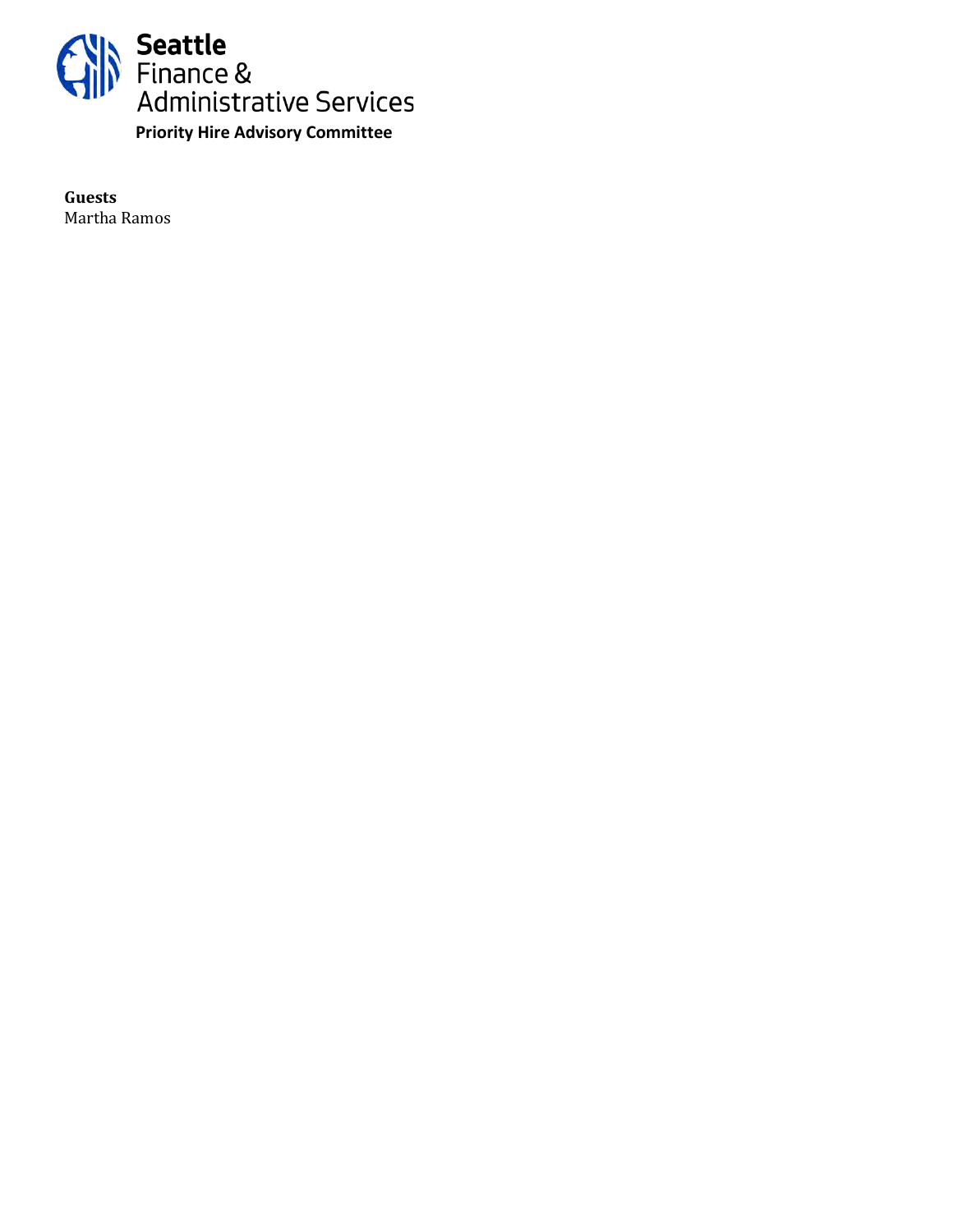<span id="page-14-0"></span>

**PHAC Meeting Notes Priority Hire Advisory Committee (PHAC) September 9, 2020, 9 AM – 10:30 AM Conference Call-In** 

### **Welcome and Purpose**

Tali Hairston welcomed the committee and reviewed the agenda. Committee members shared "who we are" stories. This was used as an example to look at how stories can be used as data showing outcomes in equity work.

### **PHAC Updates/Business**

The committee voted to approve the July meeting minutes, with the addition of Marilyn Kennedy to the attendees.

### **Report Back and Updates**

In July, a PHAC member requested information on how the City will choose projects to move forward during budget constraints. The City uses Priority Hire and other social/economic benefits as part of evaluation for which projects move forward. Also, larger projects can get leverage from other funding sources, so may be more likely to move forward. Currently, only two Priority Hire projects are on hold.

The City provided an update on community engagement sessions held in August. Many PHAC members attended one of the three sessions. Engagement session feedback included interest in:

- Increasing support for the pathway to construction from prison,
- pre-apprenticeship and other training,
- childcare, mentorship,
- driver's relicensing and other support services.

The City noted that during the sessions, training providers, including apprenticeship coordinators, contractors and labor reps all anticipated a construction slowdown in the next year or two, though they were not sure to what extent nor were the majority of these stakeholders experiencing slowdowns at this time.

The City noted that PHAC is the main group providing input on Priority Hire and is representative of all stakeholder groups, though the City is open if there is interest in additional community listening sessions and/or stakeholder subcommittee meetings. Tali reported that the Black leaders' affinity group is planning to continue meeting and collaborating as a community interested exploring worker pathway challenges.

### **PHAC Discussions and Recommendations**

### Mentorship

PHAC discussed challenges related to mentorship. Feedback included challenges such as implementation during the pandemic.

PHAC also discussed how mentorship could be defined, such as:

- Being ongoing, regular and long-term.
- For those transitioning from incarceration or justice system involvement, mentorship should start while they are still incarcerated. Laborers and Carpenters are actively working with prisons.
- Bringing large contractors on board, as they would be valuable partners, particularly for younger and newer workers.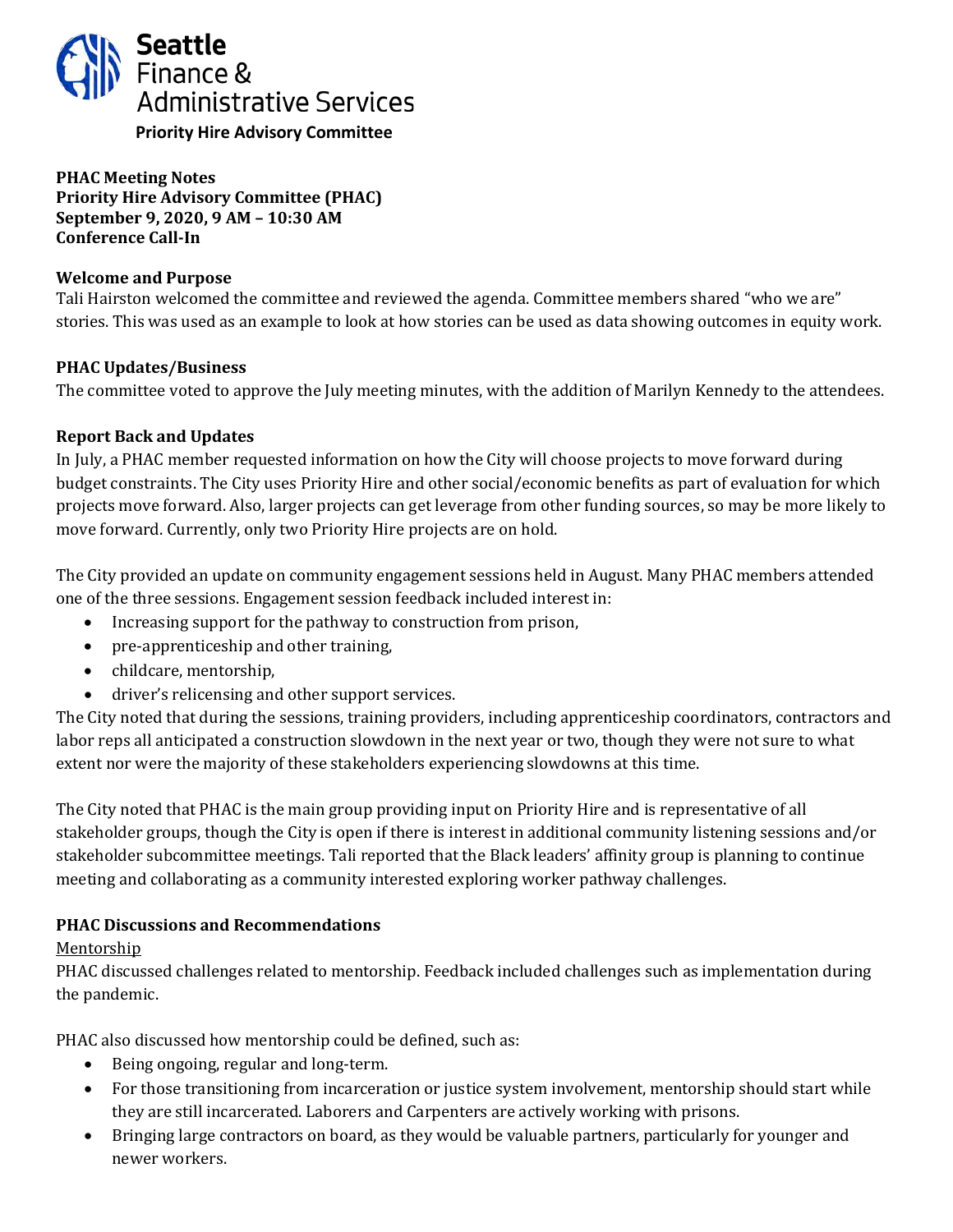

• Being interpersonal, and available to mentees for as long as they need it. Tali noted that feedback sounded like a "life coach" approach – very interpersonal, with navigation to other support services; there was less interest in using mentorship to build technical skills.

Several labor reps mentioned how they do mentorship for their apprentices. Laborers 242 provides guidance and resources for anyone who needs it. Mentors need to be present, listen and know where resources are. They also need to check in with mentees regularly. Marilyn works with OPCMIA 528 apprentices, particularly women transitioning from prison. They are encouraged by seeing other women in construction, which helps them see futures for themselves. Marilyn ensures she's available to them for at least a year, which helps with their confidence. She meets them in work release, helps them navigate entry into the union, helps find their first job, and provides ongoing support for their success.

ANEW's AOP program provides this mentorship and support to apprentices for two years. Mentorship is also built into their pre-apprenticeship programs. Between 30% and 40% of their clients self-disclose that they are transitioning from the justice system and/or in work release.

### **Childcare**

PHAC also discussed challenges in the childcare system. Members noted specific challenges, which have gotten worse with the pandemic:

- The lack of available services.
- Childcare reimbursement cliff (the more you earn, the more expensive childcare becomes often becoming cost-prohibitive).

Possible childcare solutions included:

- Addressing childcare reimbursements to ensure apprentices have access regardless of income.
- Finding a group of childcare providers that open when construction projects do, say 5 am or 5:30 am. The list of providers could then be shared with contractors, particularly those hiring from the prison system, and their employees.
- Looking at project hours to see if they could be adjusted to be more childcare friendly. For example, many CWA roadway projects can only work 9 am to 3 pm, due to limitations with road closures.
- Looking at existing childcare subsidies for apprentices living in the city.

Several PHAC members provided updates on an existing Childcare Task Force. The Task Force is looking at provider hours, availability, the work support cliff and the length of time a child can be in childcare a day. Another challenge is low pay for childcare providers, so there's limited interest in becoming licensed. The Task Force recently applied for a \$100,000 grant to continue the discussion, though the solutions discussed will take time to implement. Tali noted that a King County report showed that as property costs go up, childcare availability decreases, particularly in low-income communities.

The RPAC Retention Subcommittee is also looking at childcare, including supporting the Childcare Task Force.

### **Good of the Order**

The next PHAC meeting will be held October 14, 2020.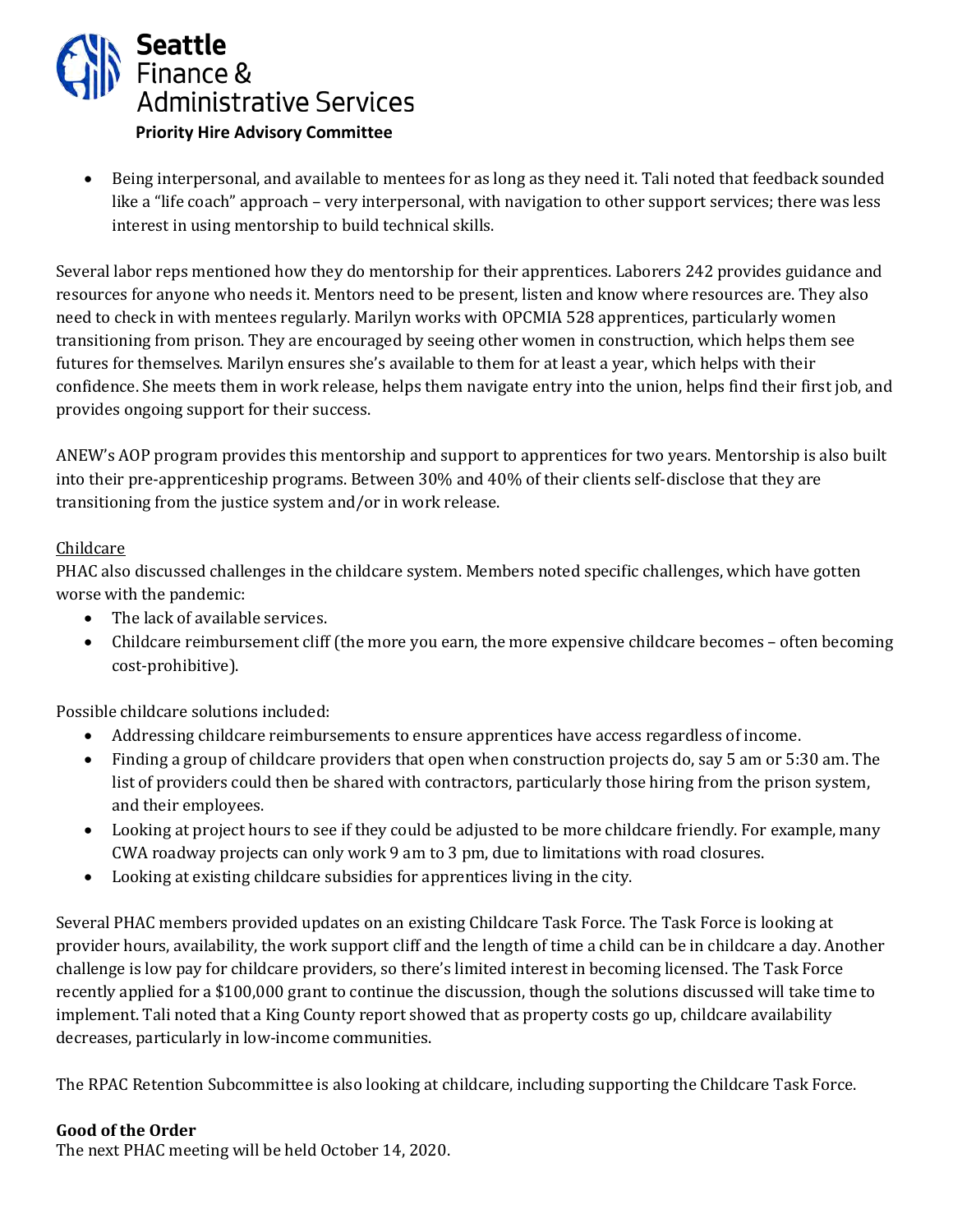

The City noted that Seattle Public Schools (SPS) is making strides in executing a community workforce agreement (CWA). SPS is also looking at having the City administer their CWA. Their CWA will cover a number of large projects, including those in Priority Hire ZIP codes. SPS will present more on their efforts at the September 25 RPAC meeting. The City will also work with them to give a more comprehensive report at an upcoming PHAC meeting.

# **PHAC Member Attendees**

| Laborers 242                                 |
|----------------------------------------------|
| United Black Christian Clergy                |
| ANEW                                         |
| <b>NAMC</b>                                  |
| Associated General Contractors of Washington |
| <b>Community Representative</b>              |
| OPCMIA 528                                   |
| Urban League of Metropolitan Seattle         |
| <b>PNWRCC</b>                                |
| Power Equipment Operator                     |
| <b>Hot Mix Pavers</b>                        |
| Salinas Construction                         |
| <b>CITC</b>                                  |
| City of Seattle – OPCD                       |
|                                              |

### **Consultation**

Tali Hairston

Consultant/Facilitator

| Anita Adams    | <b>FAS</b> |
|----------------|------------|
| Liz Alzeer     | <b>FAS</b> |
| Jon Bersche    | <b>FAS</b> |
| Jeanne Fulcher | <b>FAS</b> |
| Jesse Gilliam  | <b>FAS</b> |
| Anna Pavlik    | <b>FAS</b> |
|                |            |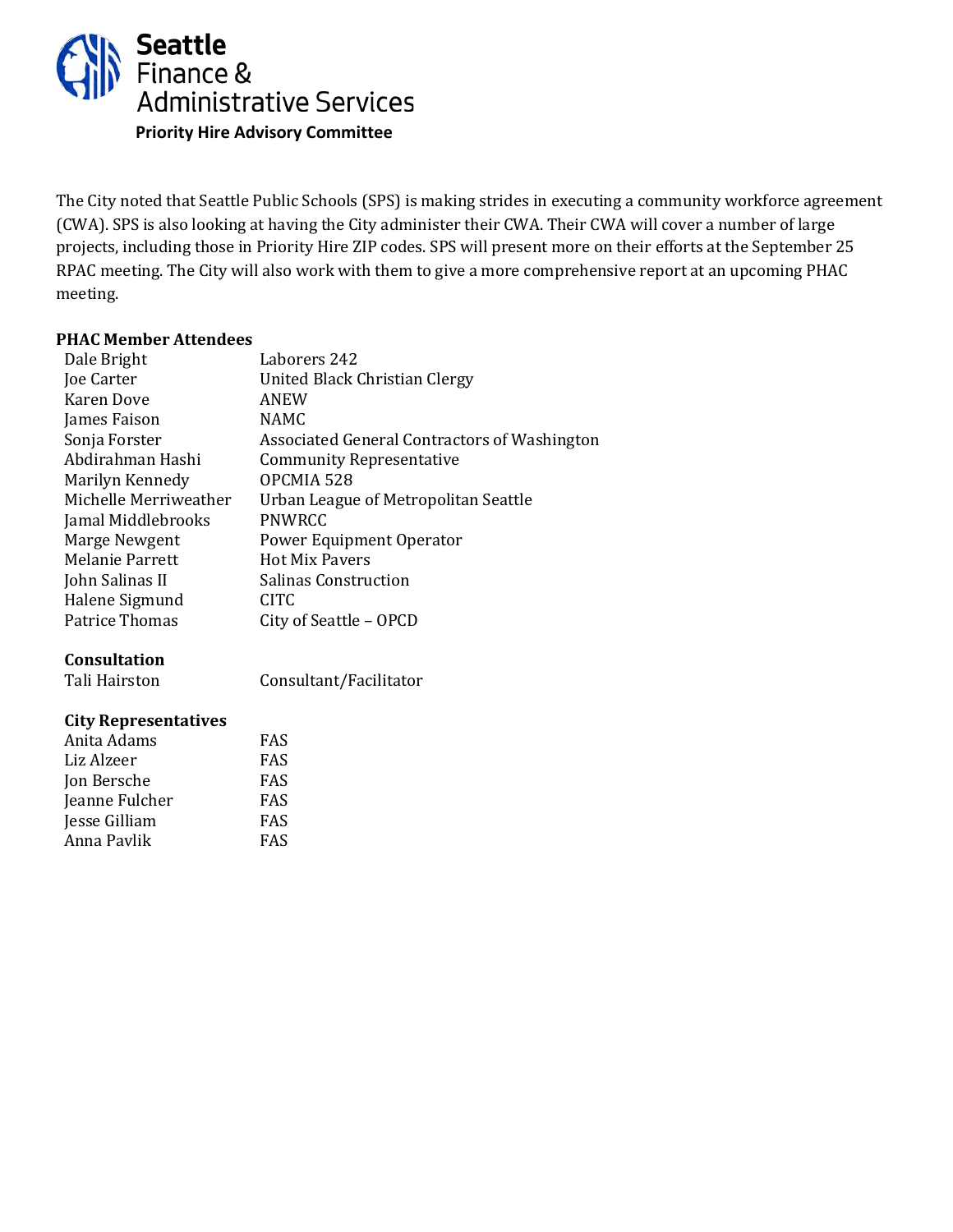<span id="page-17-0"></span>

**PHAC Meeting Notes Priority Hire Advisory Committee (PHAC) October 14, 2020, 9 AM – 10:30 AM Conference Call-In** 

### **Welcome and Purpose** Tali Hairston welcomed the committee and led an icebreaker.

### **PHAC Updates/Business**

The committee voted to approve the September meeting minutes and introduced newly appointed PHAC member, Jerry Jordan. Jerry is the program director of PACT and will represent for training providers on PHAC.

# **Report Back and Updates**

Seattle Public Schools (SPS) recently signed a Student Community Workforce Agreement (SCWA). The SPS SCWA will cover a number of large projects, including those in Priority Hire ZIP codes. Nancy Locke, SPS Consultant, presented on their efforts to PHAC. An SPS taskforce met every two weeks over the span of five months, formulating the SCWA. Harvey Wright is coordinating a pre-apprenticeship advisory board and offered to introduce interested PHAC members to the board. PHAC discussed the incorporation of core craft training and addressing drivers licensing barriers. Nancy noted that driver's license has been discussed and can be continued in the work of the advisory board.

# **PHAC Discussions and Recommendations**

The 2020 PHAC Report is unique due to COVID-19 impact. Tali asked the committee if there are any primary or secondary recommendations from the 2019 report for PHAC to keep in focus for 2020 recommendations. PHAC provided the following suggestions:

- Connect with impacted populations and incorporate their impacts and stories.
	- o Frame the report as a pictorial, with an opening summary and stories that engage community and include PHAC contact information for interested readers.
	- o Marilyn offered to conduct member interviews of individuals placed in their union.
- Long term tracking of pre-apprentice graduates and priority hire workers.
- Challenges related to mentorship, such as mentorship implementation during the pandemic.
- Hiring incentives through winter months, in response to less apprenticeship slots in winter months.
- Anecdotal stories as data to convey impact and ensure alignment with the ordinance.

Anita Adams reiterated there are two reports produced annually, a City issued Priority Hire Annual Program Report with annual data on performance. There is a separate independent report to the City by the Priority Hire Advisory Committee. The PHAC report is subject to the committee's perspective, with the goal for the committee to provide the City with recommendations towards the successful implementation of Priority Hire.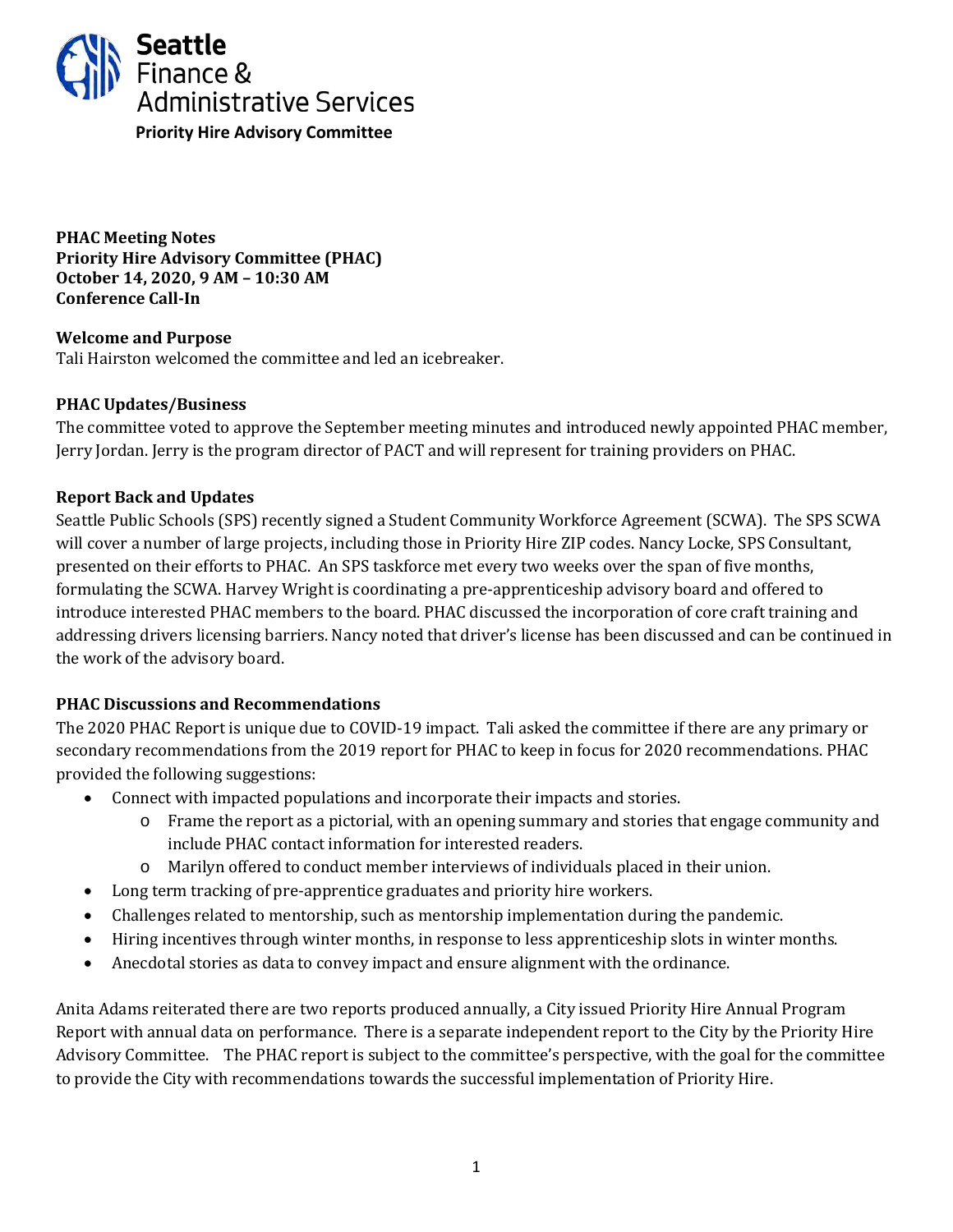

| Dale Bright           | Laborers 242                                 |
|-----------------------|----------------------------------------------|
| Joe Carter            | United Black Christian Clergy                |
| Karen Dove            | ANEW                                         |
| James Faison          | <b>NAMC</b>                                  |
| Sonja Forster         | Associated General Contractors of Washington |
| Jerry Jordan          | <b>PACT</b>                                  |
| Marilyn Kennedy       | OPCMIA 528                                   |
| Michelle Merriweather | Urban League of Metropolitan Seattle         |
| Melanie Parrett       | <b>Hot Mix Pavers</b>                        |
| Steven Petermann      | DOC/CI Construction                          |
| John Salinas II       | Salinas Construction                         |
| Halene Sigmund        | CITC                                         |
| <b>Patrice Thomas</b> | City of Seattle - OPCD                       |
| Michael Woo           | <b>Community Representative</b>              |
|                       |                                              |

# **Consultation**

Tali Hairston

Consultant/Facilitator

# **City Representatives**

| Anita Adams        | FAS            |
|--------------------|----------------|
| Liz Alzeer         | <b>FAS</b>     |
| Jeanne Fulcher     | <b>FAS</b>     |
| Anna Pavlik        | <b>FAS</b>     |
| Kylie Rolf         | Mayor's Office |
| Dominique Stephens | Mayor's Office |
|                    |                |

#### **Guests**

| Ron Dahl    | <b>IUOE 302</b> |
|-------------|-----------------|
| Nancy Locke | Consultant      |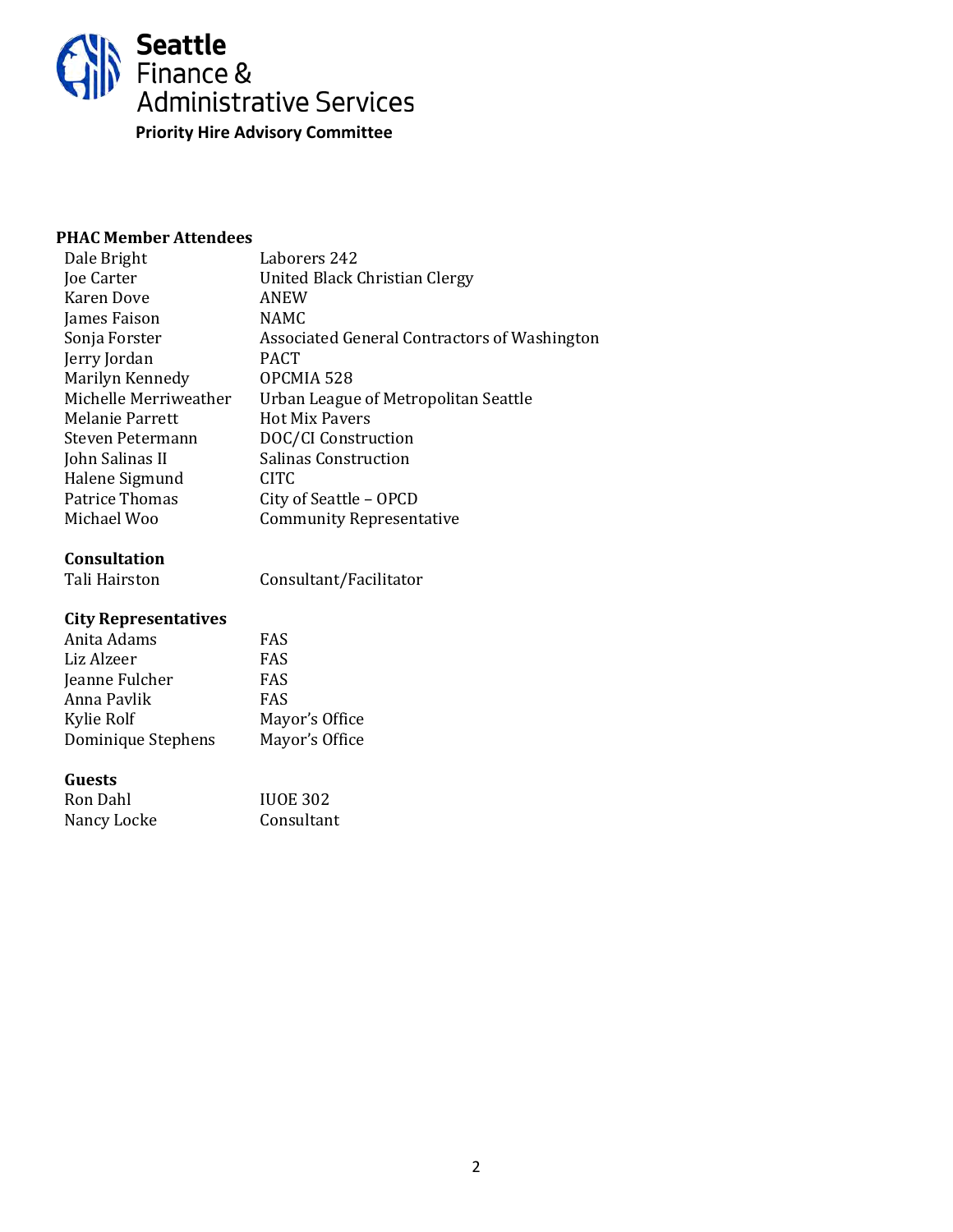<span id="page-19-0"></span>

**PHAC Meeting Notes Priority Hire Advisory Committee (PHAC) November 4, 2020, 9 AM – 10:30 AM Conference Call-In**

### **Welcome and Purpose**

Tali Hairston welcomed the committee and led an icebreaker.

# **PHAC Updates/Business**

The committee voted to approve the October meeting minutes. The committee discussed the 2021 PHAC virtual meeting schedule. Options included meeting monthly for one hour, meeting every other month for two hours, meeting quarterly for two and a half hours or meeting quarterly with the creation of topical sub-groups. The committee voted and majority voted to meet virtually, on the second Wednesday of every other month, from 9am – 11am. The confirmed 2021 dates will be 1/13, 3/10, 5/12, 7/14, 9/8 and 11/9.

# **PHAC Discussions and Recommendations**

The committee broke out into stakeholder groups and held discussion regarding COVID-19 impact, challenges, opportunities, best practices. The committee reconvened and shared the following.

# **Training**

Training programs are adjusting in response to COVID-19. PACE, PACT, and CITC shared they have incorporated a hybrid in person/online training model. Challenges include costs to train under COVID-19 guidelines as there are smaller training classes and more instructor time. The committee proposed further discussion regarding preapprentice graduates that start a job in a priority hire ZIP code and continuing to recognize the ZIP code regardless of if the worker moves out of the ZIP code. There has been a lot of interest in pre-apprenticeship as a result of other industry's being impacted by COVID-19.

### **Labor**

The construction industry is recognized as essential. Cement Masons are working on their back log and have begun implementing 6, two-week pre-apprenticeship classes with 6 students in each class. Carpenters are supporting apprentices as they hustle their own work; there are also new apprentices coming in.

### **Community**

Community is thinking of economic strategies to support COVID-19 impacted communities, including the disparate impact on people of color. Programs have made changes to technology, communication, and supporting those without access. Community suggested inviting, priority hire workers and communities most impacted to PHAC and be a part of the succession planning so they are at the table alongside or instead of members. Community also recommended connecting with the regional work being done to ensure priority hire is a part.

### **Contractors**

Contractors noted that it is more difficult to meet and interview workers in a COVID-19 environment. They are trying new systems for "speed dating" interviews with workers and contractors, but the earliest rollout would be in Jan/Feb 2021. Finding and retaining experienced workers is challenging, particularly going into winter and having work with COVID delays. It is also a hard environment for smaller contractors. Project planning and knowing what's coming in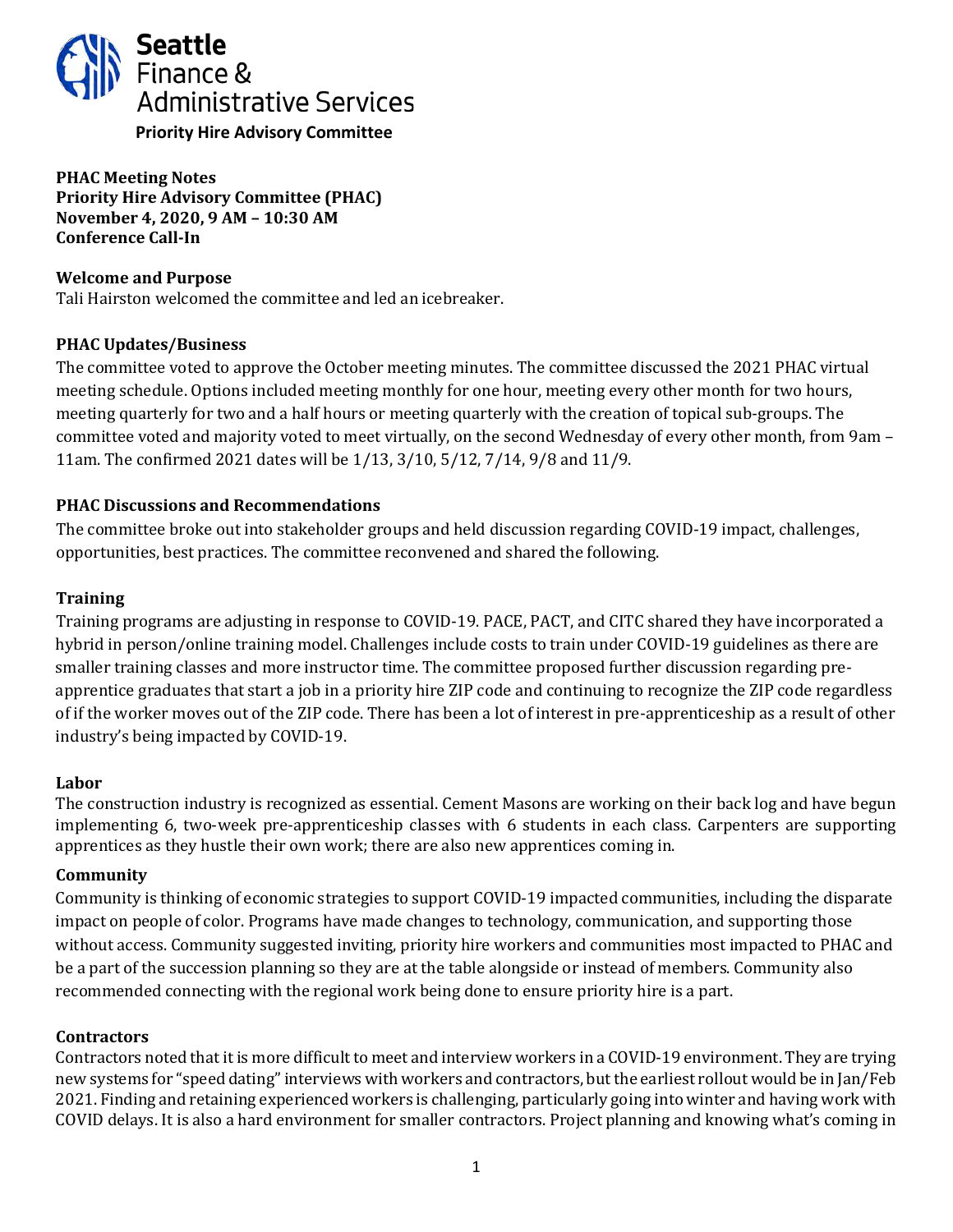

advance, for ex. public project funding next year, etc. and providing additional support for small contractors as well as WMBE contractors is important.

### **AWS**

In response to COVID-19 some workers were not able to complete orientation. Next year will result in better processes and survey results. A site visit has been done and more have been planned for next week. Contractors have been good partners. They held a manager training last week and will hold another in a couple weeks with AGC International. They have done training with Sound Transit as well and are partnering with the AGC.

#### **PHAC Member Attendees**

| Joe Carter            | United Black Christian Clergy                |
|-----------------------|----------------------------------------------|
| Karen Dove            | ANEW                                         |
| James Faison          | <b>NAMC</b>                                  |
| Sonja Forster         | Associated General Contractors of Washington |
| Jerry Jordan          | <b>PACT</b>                                  |
| Abdi Rahman-Hashi     | <b>Community Representative</b>              |
| Marilyn Kennedy       | OPCMIA 528                                   |
| Michelle Merriweather | Urban League of Metropolitan Seattle         |
| Jamal Middlebrooks    | <b>PNWRCC</b>                                |
| Melanie Parrett       | <b>Hot Mix Pavers</b>                        |
| Steven Petermann      | DOC/CI Construction                          |
| John Salinas II       | <b>Salinas Construction</b>                  |
| Halene Sigmund        | CITC.                                        |
| Patrice Thomas        | City of Seattle - OPCD                       |
| Michael Woo           | <b>Community Representative</b>              |
|                       |                                              |
|                       |                                              |

### **Consultation**

Tali Hairston

Consultant/Facilitator

| Anita Adams        | FAS            |
|--------------------|----------------|
| Liz Alzeer         | <b>FAS</b>     |
| Jeanne Fulcher     | <b>FAS</b>     |
| Jesse Gilliam      | FAS            |
| Dominique Stephens | Mayor's Office |
| Julianna Tesfu     | <b>FAS</b>     |
|                    |                |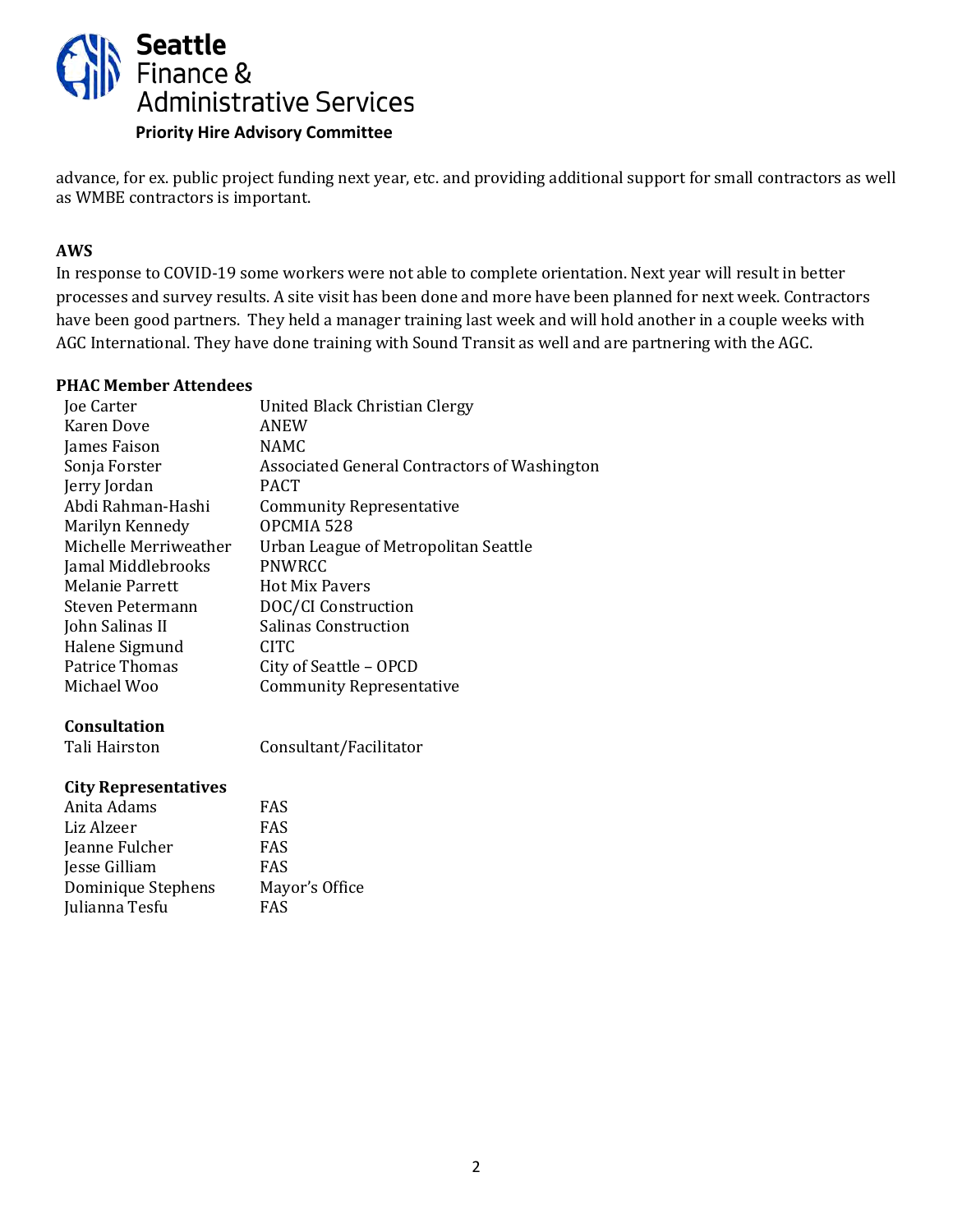<span id="page-21-0"></span>

**PHAC Meeting Notes Priority Hire Advisory Committee (PHAC) December 9, 2020, 9 AM – 10:30 AM Conference Call-In** 

### **Welcome and Purpose**

Tali Hairston welcomed the committee and discussed the common good framework.

### **PHAC Updates/Business**

The committee voted to approve the November meeting minutes. The committee confirmed the 2021 PHAC schedule, which is to meet virtually, on the second Wednesday of every other month, from 9am – 11am.

### **PHAC Discussions and Recommendations**

The committee reviewed the PHAC annual report and discussed the report process. Upon discussion, the committee requested each stakeholder group meet with Tali to further discuss and finalize the 2020 report draft. The City will coordinate the group meetings.

The committee discussed 2020 business items which included adjusting the PHAC meeting schedule in response to COVID-19, the reprioritization of the 2019 recommendations, continuing to focus on driver licensing in 2020 recommendations and continual updates.

The committee broke out into stakeholder groups and discussed licensing efforts, the impact of COVID-19, PHAC report stories, assessment of long-term tracking of pre-apprentice graduates and priority hire workers, mentorship, etc. Upon reconvening, the groups shared the following in full committee:

Driver's Relicensing: Individuals coming from certain pathways can be successful in apprenticeship without a license up front. Recommendation is to identify and further support those pathways in 2021.

COVID-19: Training programs have a larger pool of applicants from other sectors that have been heavily impacted, such as service sectors.

Assessment Recommendations: 1) Visit data in 2021 to see what we're missing or what could be refined to further identify impact and return on investment for PH, pre-apps and apps. 2) Report on subcontractor performance in addition to project performance so labor partners can proactively reach out to and help them to meet or exceed workforce goals.

Community Support: The community stakeholder group proposed a recommendation to establish a legacy fund that will dedicate annual funding for community-based organizations that served as ground zero for priority hire. The committee agreed to vote on the recommendation at the next PHAC meeting.